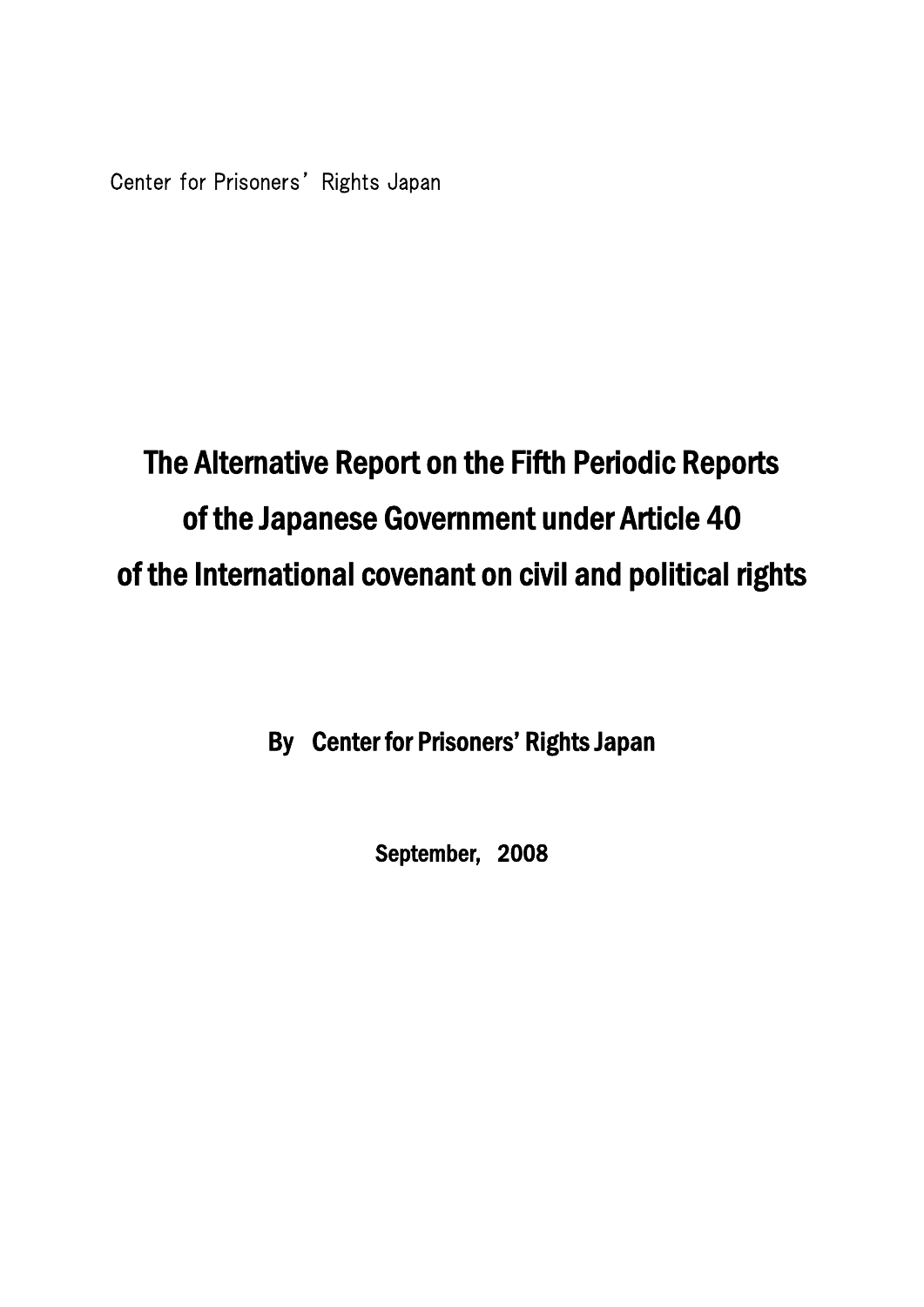# The Alternative Report on the Fifth Periodic Reports of the Japanese Government under Article 40 of the International covenant on civil and political rights

Japan, 9th September, 2008 The Center for Prisoners' Rights Japan

# **The Center for Prisoners' Rights Japan (CPR):**

The Center for Prisoners' Rights is a non-profit, non-governmental organization established in 1995, with the objective of improving prison condi*t*ions and prisoners' treatment in Japan to comply with international human rights standards. Our members include lawyers, academics, and human rights activists. The CPR is working with international NGOs such as Amnesty International, Human Rights Watch, Penal Reform International, International Federation for Human Rights and others, and together we have held many international human rights seminars and conferences in Japan.

The CPR is a part of the CAT Network and had sent a submission to the Task Forces<sup>[1](#page-1-0)</sup> on 27th February, 2008.

Address: c/o KIKUTA LAW OFFICE, Raffine Ochanomizu #807, 3-28-13, Kanda Ogawa-machi, Chiyoda-ku, Tokyo, 101-0052, Japan Tel&Fax: +81(0)3-3259-1558, E-mail: cpr@jca.apc.org

# **The Purpose of this Alternative Report**

This alternative report on the fifth report of the Japanese government under the International covenant on civil and political rights was compiled for the purpose of rendering the additional information. And this is concentrated on the interested issues of the CPR. Because of our limited resources and experiences, this report focuses on issues concerning Article2 paragraph3 (a), Article6, Article7 and Article10 of the Covenant.

# **Contact Person about this Report is as Follows:**

Emi Akiyama (Ms)

-

Fax: +81(0)3-3259-1558, E-mail: cpr@jca.apc.org

<span id="page-1-0"></span><sup>1</sup> <http://www2.ohchr.org/english/bodies/hrc/docs/ngos/CATNetworkJapan1.doc> http://www2.ohchr.org/english/bodies/hrc/docs/ngos/CATNetworkJapan2.doc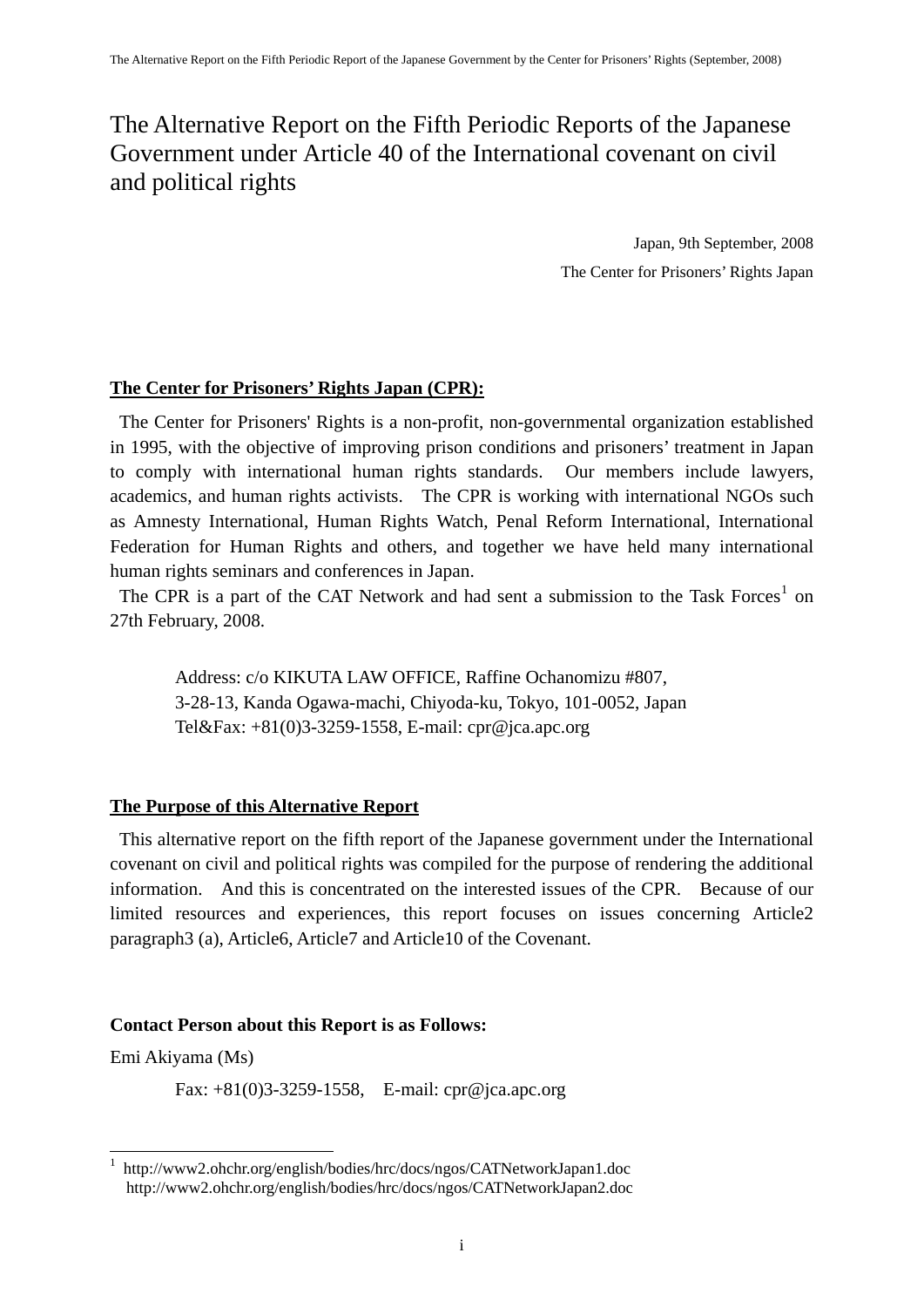# **Contents**

\*the CPR refers to paragraph number / page

#### **Background Information and Overview**

- A. Harsher Punishment and Overcrowded Prison Background of Torture and Ill-treatment 1-6/01
- B. Nagoya Prison Cases and Recommendation of the Council on Prison Administration Reform

7-10/02

- C. Positive Aspects and Concerns of the New Law 11-15/03
- D. Remained Issues under the New Law 16/04

#### **Article 6**

- A. Critical Situations Surrounding the Death Penalty in Japan 20-25/05
- B. Serious Problems on Communication with Outside 26-33/06
- C. Isolation 34-35/07
- D. Execution of Mentally Ill Prisoners 36-37/08
- E. Secrecy 38-42/08
- F. No Possibility of Commutation of Sentence 43-45/09

#### **Article2 paragraph 3 (a), Article7 and Article10**

- A. Longer Solitary Confinement 46-54/11
- B. Disciplinary Measures / Punishment 55-63/14
- C. System for Investigating Complaints by Prisoners 64-80/16
- D. Death and Injury Cases Caused by Leather Handcuffs and Detention in "Protective Rooms"

81-90/20

- E. Medical treatment 91-103/21
- F. Long Imprisonment of Prisoners Sentenced to Life 104-112/23
- G. Violence against Prisoners 113-115/25
- H. Rape 116-121/26
- I. Treatment of Female Inmates during Pregnancy 122-126/27
- J. Overcrowding of Prisons 127-128/28
- K. Disclosure of Related Information 129/29

 $APPENDIX$ 

**Conclusions and recommendations of the Committee against Torture [2](#page-2-0) Concerning Prison** (CAT/C/JPN/CO/1)

<span id="page-2-0"></span><sup>&</sup>lt;sup>2</sup> CAT/C/JPN/CO/1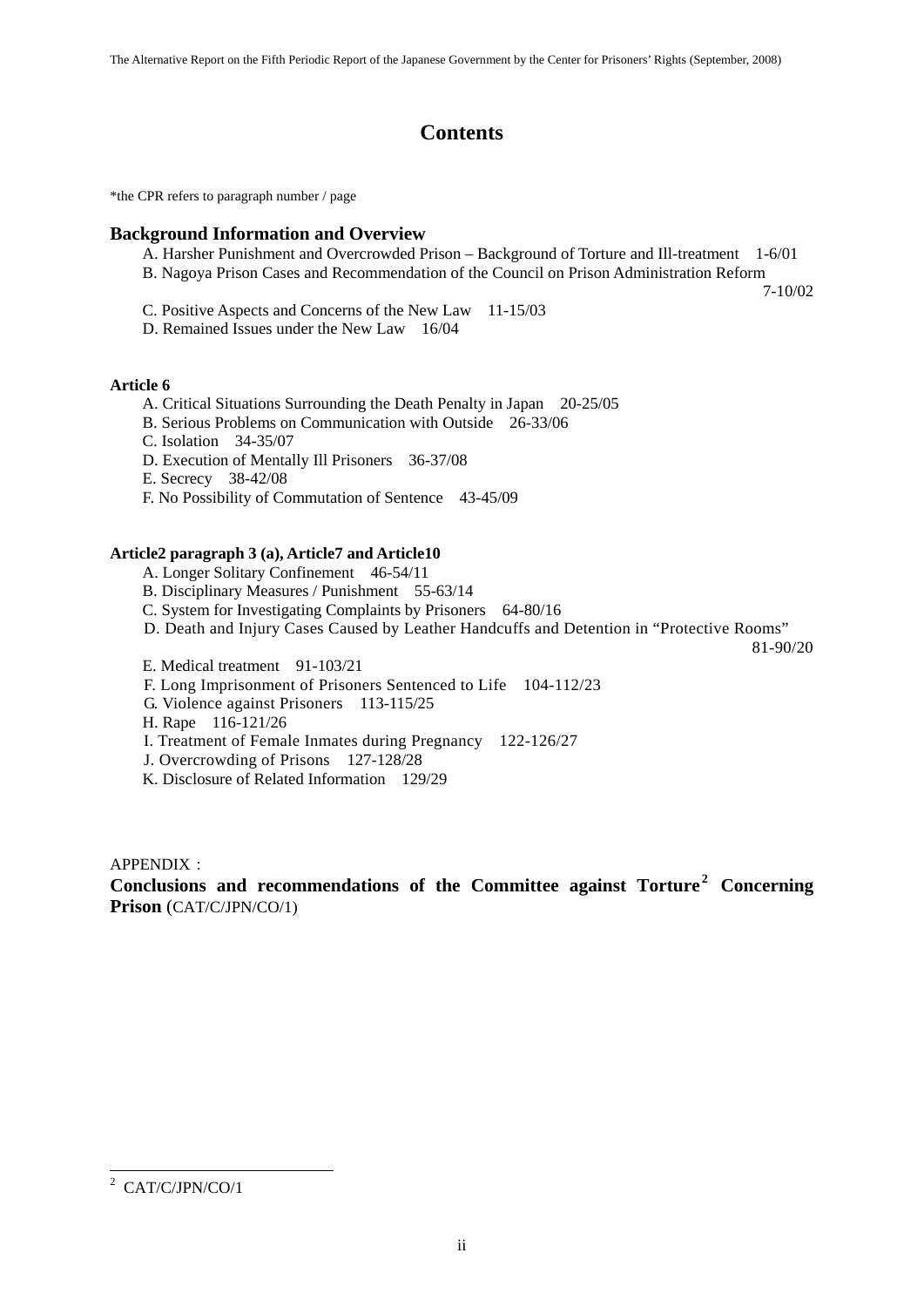# **Background Information and Overview**

# **A. Harsher Punishment and Overcrowded Prisons – Background of Torture and Ill-treatment**

1. Overcrowding beyond our experience is progressing in Japanese prisons now. Under this situation, the risk of torture and ill-treatment is increasing.

2. The prison population (the average daily number of inmates) had consistently been trending down since 1950, the number of 103,170 as a peak, had been stabilized at nearly 50,000 by 1999. However, since 1999 it has been changed into a steep increasing trend. The number of prisoners which was 53,947 in 1999 has increased by 48.9% to 80,344 in 2006. This increasing trend still continued.

3. When the proportions of prisoners to the entire population are measured, Japan has remained one of the countries which have small prison populations, but the growth rate in Japan is extremely high among the whole world.

4. As a result of this increasing trend, the ratio of the actual number of imprisoned inmates to the capacity in overall prisons went beyond 100% in 2001. To deal with this growth of inmates, the government has made extensions to the existing facilities and built semi-privatized prisons by the measures of Private Finance Initiative. However, the ratio of prisoners to the capacity has been increasing. Especially, the ratio of sentenced prisoners reached 117% in 2005 and has lasted to be beyond 110% since 2002.

5. Concerning the reason for this trend, the government and we, NGO members, have different analysis. The government explains that prisoners' growth is caused by a rise in crime, then, they stressed tougher policy on crime including enhanced control by police and harsher punishment. On the other hand, our view differs from this explanation as follows: The official statistical data referred to as "the number of committed crimes" only shows the number of cases (or suspects) whose occurrence came to be known to the police/prosecutors through reporting, filing a complaint or other reasons, then, the steep increase of the number was caused by efforts to strengthen control on incidents by investigative authorities amid mounting concerns about safety in Japanese society. Excessive tougher policy on crime without objective evidence about effective measures will lead to more overcrowding of prisons.

6. Obviously there is a limitation in the capacity of prisons, so the government has to change their policy in the direction of decrease of prisoners' number. For example, about 20% of prisoners who suffer from drug addiction can be treated in the community.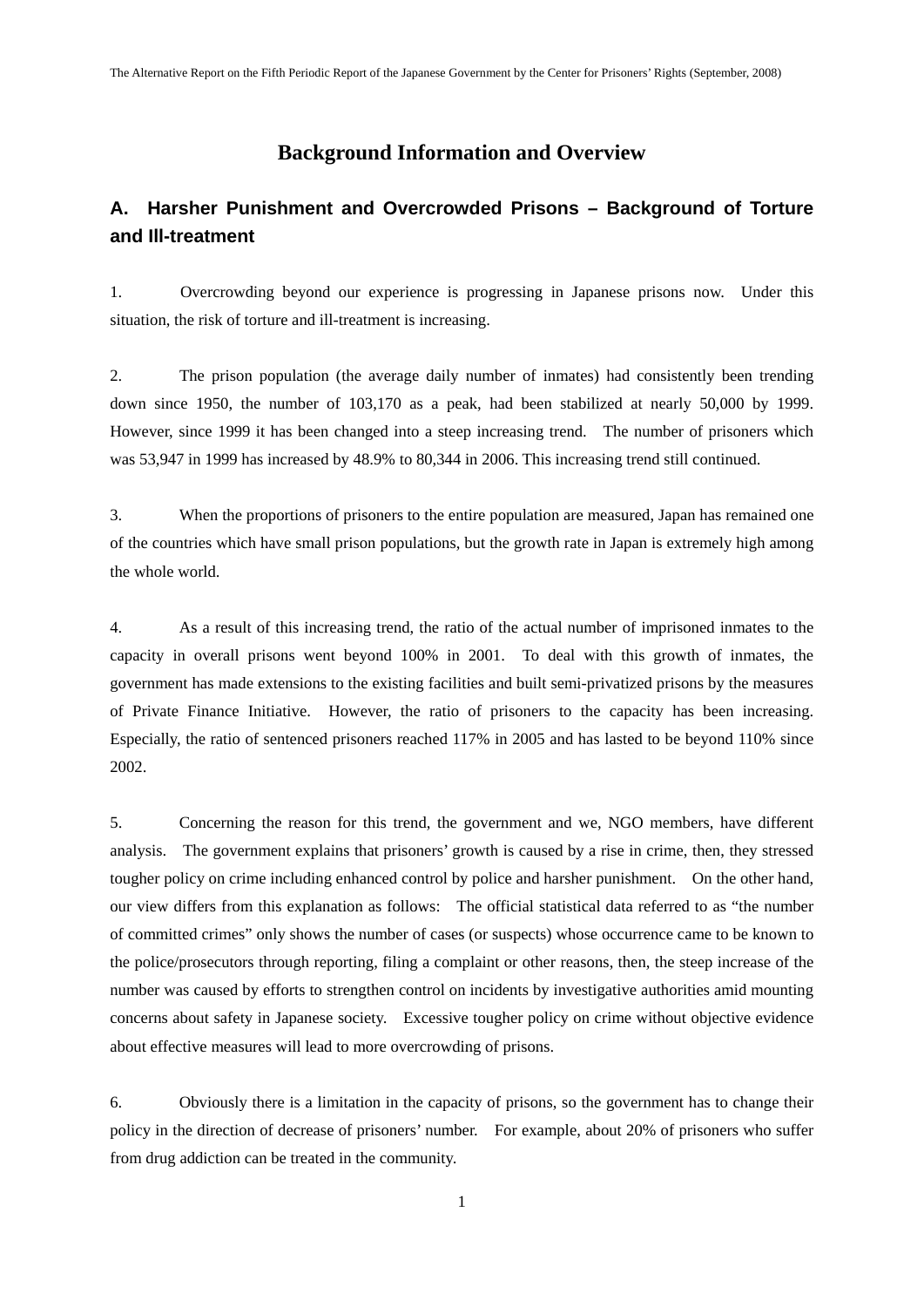# **B. Nagoya Prison Cases and Recommendation of the Council on Prison Administration Reform**

7. Notorious torture cases occurred in a chronic overcrowded prison. Three sentenced prisoners died or were injured as a result of the guards' assaults in the Nagoya Prison<sup>[1](#page-4-0)</sup> from 2001 to 02. On December 14th, 2001, a 43 year male prisoner who was detained in a "protection room" (isolation room to detain a prisoner who shows signs of suicide or self-injury) died after guards sprayed a high-pressure hose at his naked buttocks. The prisoner died because of severe injury to his rectum and bacterial shock. On May 27th, 2002, a 49 year male prisoner died after being left in a protection room. The prison guards fastened the prisoner's leather handcuffs too tight and he died of heart failure. On September 25th, 2002, a 30 year male prisoner was severely injured because of intraabdominal bleeding and hospitalized outside after he was also bound too tightly with leather handcuffs by guards.

8. Eight prison guards involved in a series of these cases, were indicted for "Causing Death or Injury by Violence and Cruelty by a Special Public Official" (Article 195 of the Penal Code). Concerning the case which occurred on December 2001, one guard as a defendant was finally found guilty in the criminal case (other defendants appealed), and the court ordered the government to pay compensation to the victim's family on November, 2006. These assaults on prisoners by guards clearly consist of torture. Especially, concerning the incident which occurred on September 2002, the guards did violence to the prisoner for the purpose of forcing him to dismiss his complaint to the Bar Association. Therefore, it can fall under the category of torture under article 7 of the Covenant.

9. Amid amounting criticism of these incidents in the Nagoya Prison, the Minister of Justice established the Council on Prison Administration Reform composed of academics, lawyers, and others. The Council issued recommendations for reform plans of Japanese prisons (mainly for convicted prisoners) to the Minister of Justice.

10. According to this recommendation and some draft revisions of the Prison Law, the new law called the "Law Concerning Penal Institutions and the Treatment of Sentenced Inmates" was adopted in the Diet in May 2005 and came into force in May 2006. In May 2006, the amendment of this law has passed the Diet and it added provisions on treatment of detained suspects and defendants and also death sentenced prisoners to the new law. This amendment of the new law came into force in June 2007. Hereafter, both the new law which came into force sin May 2006 and its amendment is referred to as "New (Prison) Law".

-

<span id="page-4-0"></span><sup>&</sup>lt;sup>1</sup> Nagoya Prison detains mainly sentenced male adult prisoners.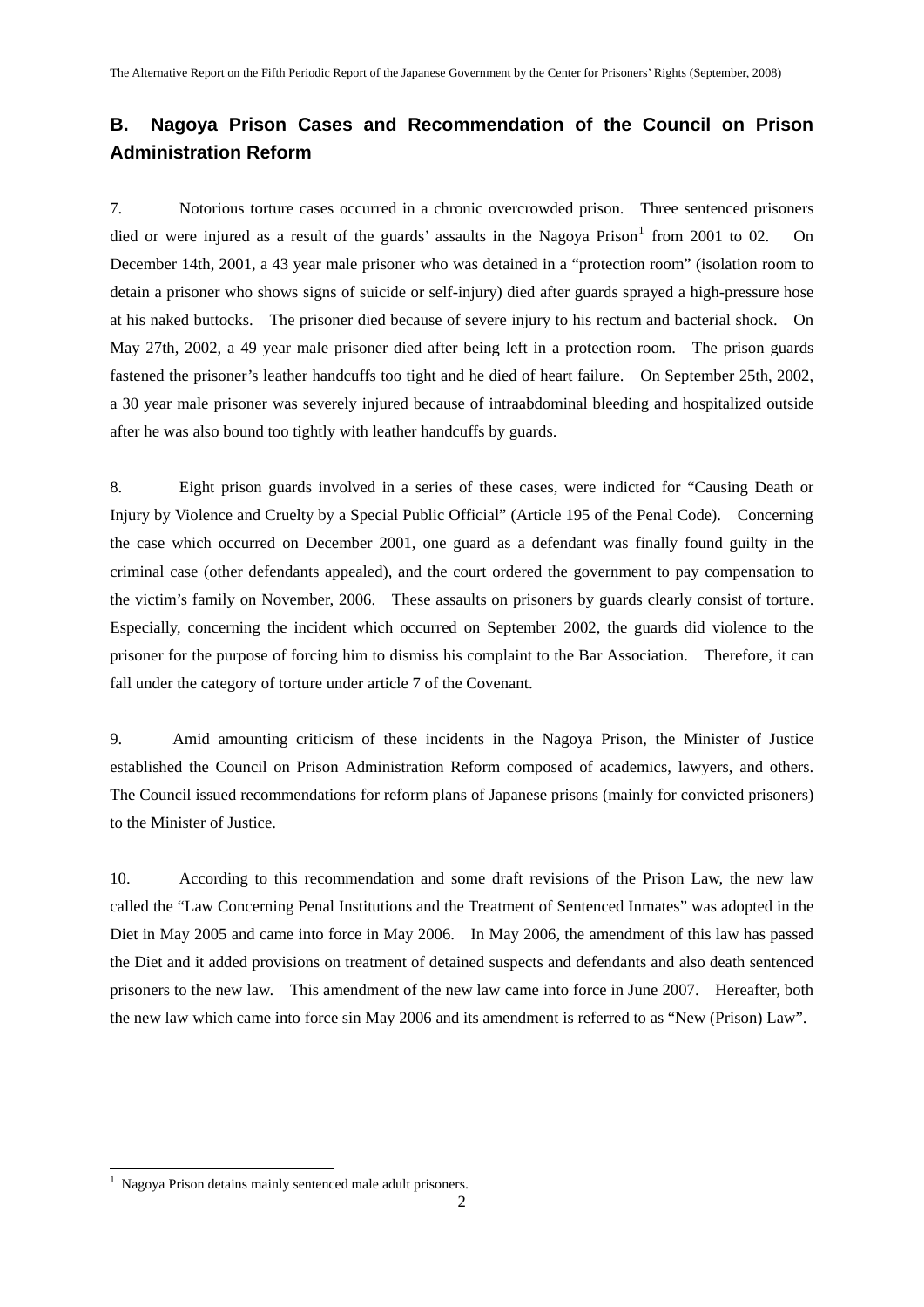| Overview of the Prison Law's Revision and its Subject                                                                                                                                                                                                                                                                                     |
|-------------------------------------------------------------------------------------------------------------------------------------------------------------------------------------------------------------------------------------------------------------------------------------------------------------------------------------------|
| May 2005 ----the Law Concerning Penal Institutions and the Treatment of Sentenced Inmates was enacted                                                                                                                                                                                                                                     |
| May 2006 ----the Law Concerning Penal Institutions and the Treatment of Sentenced Inmates went into force                                                                                                                                                                                                                                 |
| May 2006 ----Amendment of the Law Concerning Penal Institutions and the Treatment of Sentenced Inmates:<br>was enacted and renamed it as the Law Concerning Criminal Institutions and the Treatment of All<br>Criminal Inmates                                                                                                            |
| From May 2006 to the date of effect of the amendment law<br>----the Law Concerning Penal Institutions and the Treatment of Sentenced Inmates came into force<br>>>>(applicable to)>>> Sentenced Prisoners<br>---- the old Prison Law<br>>>>(applicable to)>>> Suspects and Defendants who are Detained; and Death Row<br><b>Prisoners</b> |
| <b>July 2007</b><br>the Law Concerning Criminal Institutions and the Treatment of All Criminal Inmates came<br>into force                                                                                                                                                                                                                 |

# **C . Positive Aspects and Concerns of the New Law**

11. For the prohibition of torture, the positive aspects<sup>[2](#page-5-0)</sup> of the New Law are the following: (1) Expansion of the opportunity to contact those outside of prison; (2) Establishment of independent committees for visiting prisons (the government explained as "the Board of Visitors for Inspection of Penal Institutions") in each prison; (3) Improvement of the complaints system.

12. Regarding (1), under the old Prison Law, usually, sentenced prisoners could exchange letters with only their family members and they could see only their family members. But under the New Law, sentenced prisoners are usually free to exchange letters with any persons outside except "the person who is suspected of disturbing discipline and order in the institution or to hamper rehabilitative treatment for prisoners". This development is expected to open the prison gates to the outside world, and help to prevent torture and ill-treatment. Concerning visits, prisoners can be allowed to meet their friends when the warden/prison governor identifies the person as "who wouldn't hamper the prisoner's rehabilitation". However, we have to raise a concern about the fact that many friends are not allowed to see inmates as the governor considers they don't have necessary to see them and that visiting hours are limited because of overcrowding and lack of places for visits.

13. Regarding (2), "the Board of Visitors for Inspection of Penal Institutions", independent committees for visiting prisons which consists of lawyers, doctors, academics, and other community members has been established in each prison, in reference to "Boards of Visitors" in the UK and similar systems in other countries. The Boards' members have authorization to interview inmates and request the

<span id="page-5-0"></span>The following positive aspects are described mainly about sentenced inmates, because we can assess administrative documents and practices only for sentenced prisoners at the present moment.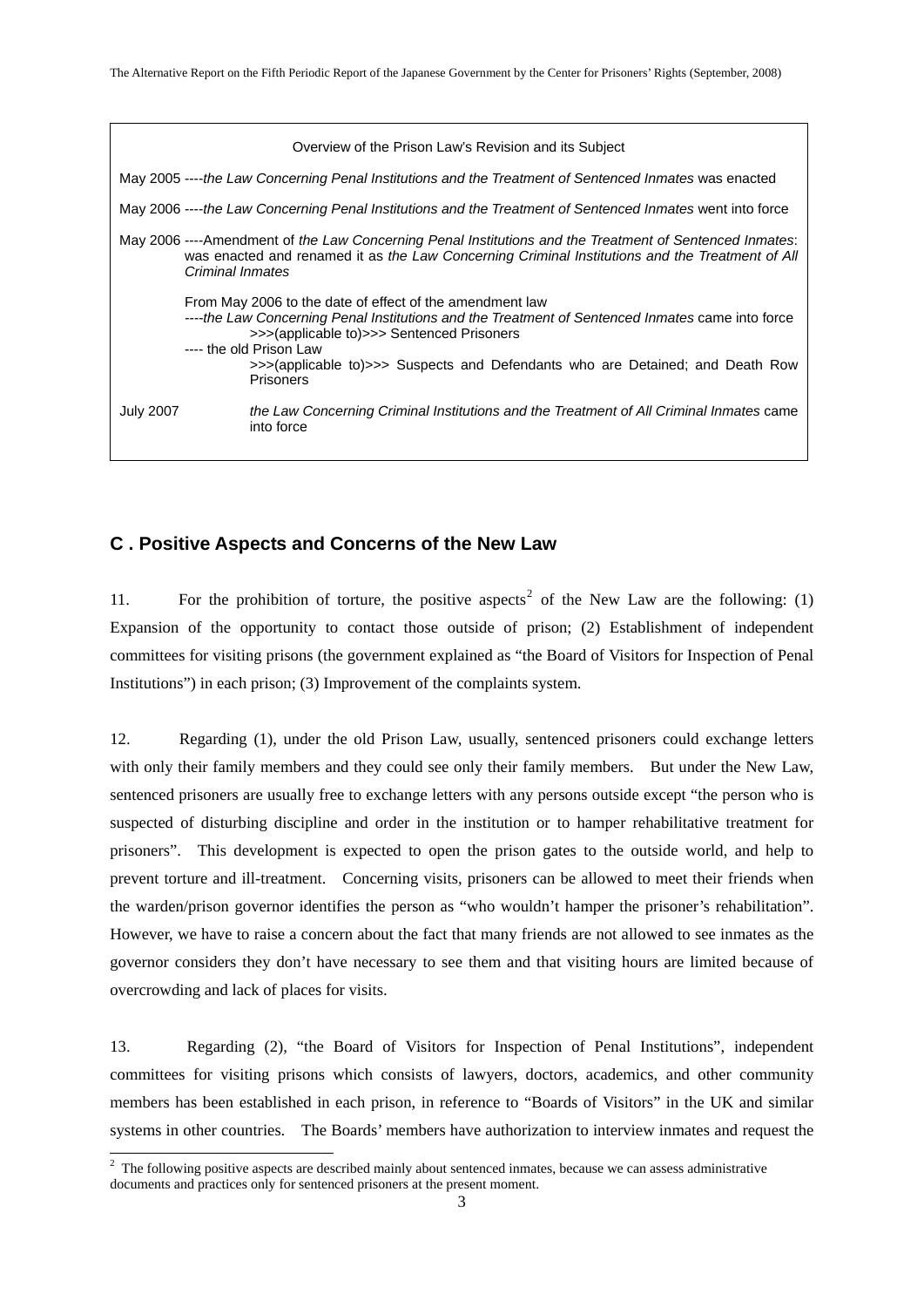prison governor to give some information about management of the prison and treatment of inmates, and submit recommendations to the prison governor. We are expecting that the Board will work actively and check prisons constantly in order to prevent torture and ill-treatment.

14. Regarding (3), under the old Prison Law, the complaints system for prisoners was only a petition to the Minister of Justice which totalizes the prison governments. Under the New Law, the complaints system has been improved. We welcome that some points of improvement: for example, definition of responsibility to examine and judge the complaints, and to notify the results to the prisoner and setting up a standard period for examination of the complaint. On the other hand, as a remaining issue, we urge the government to establish an independent mechanism from the Ministry of Justice which includes prison governments. If a prisoner wants to make a complaint to the independent bodies besides the prison authority, they can only go to court. (About this detail, see paragraphs infra about 64 - 80 of our report).

15. We can see one more positive aspect in practice. The government stopped the use of leather handcuffs which had been used usually as a restraint instrument on prisoners, and imposed limitations on the use of solitary confinement and detention in the so-called "Protective Rooms". However, we are concerned about the following: The government can revalidate the period of the solitary confinement many times, and there is no limitation; it introduces a new type of handcuffs and uses them together with solitary confinement which will cause degrading treatment of prisoners especially at meals and toilet breaks. We are also concerned that there is no definite provision about investigation of death cases in prisons.

### **D. Remaining Issues under the New Law**

16. Even after the New Law has come into force, we especially raised concerns about four issues still remaining in prison as follows, except the problem of police detention cells: (1) to ensure prisoner's rights to medical treatment; (2) to abolish longer solitary confinement; (3) to expand the range of subjects prisoners can complaints about and to establish independent mechanisms for investigation of the complaints. (4) longer imprisonment of prisoners sentenced to life. We mentioned these issues in our comments about article 3(a), article 7 and article 10.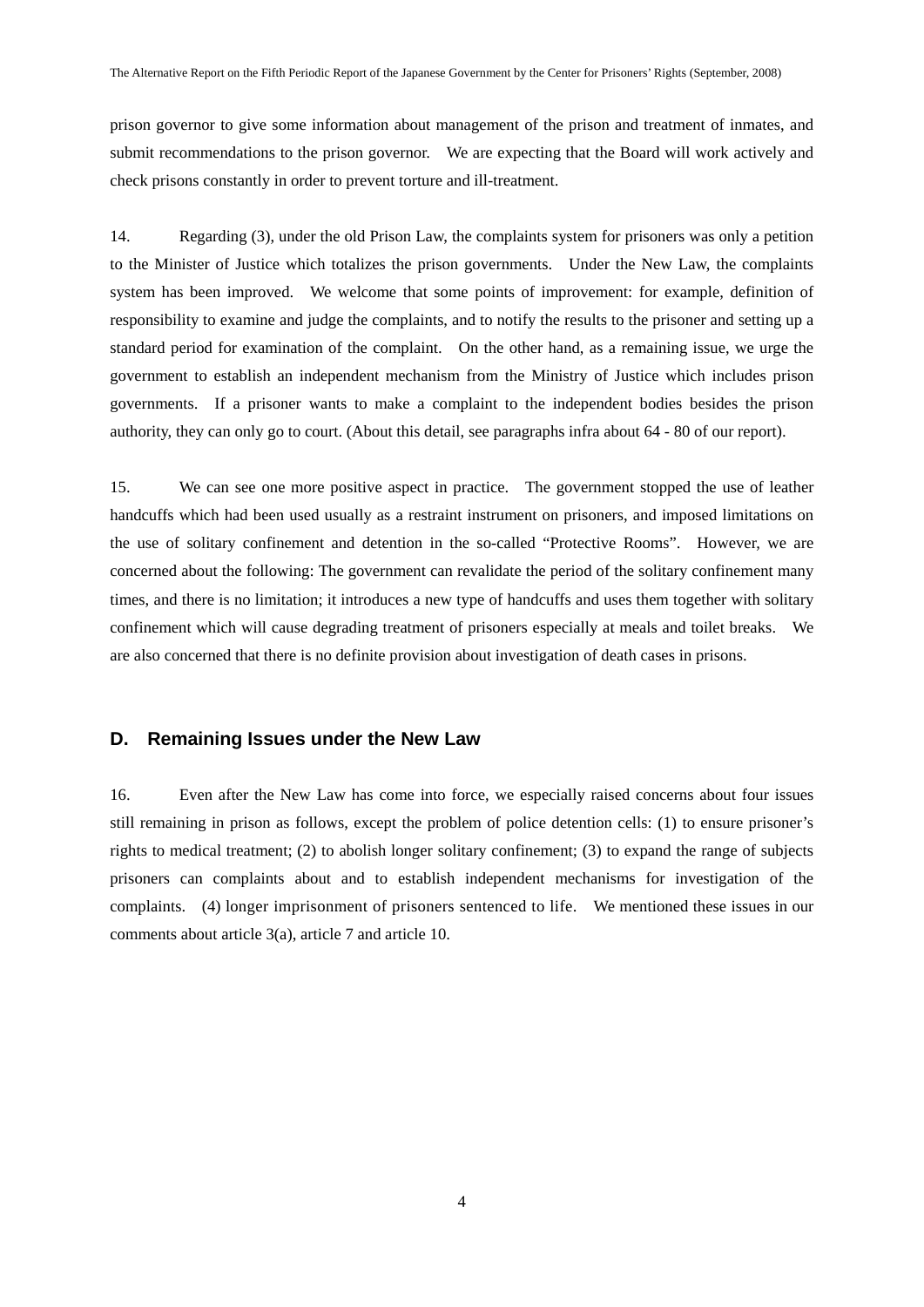# **Article 6**

#### Question to the Government

17. What measures to restrict the use of the death penalty have been taken since the last examination by the Committee in 1998?

18. How many capital cases have been finalized without trial at the appellate court?

What is the reason for the rapid increase in the number of executions in the recent years?

19. Is there a system which allows prisoners including death row inmates to access their medical records kept by prison medical authorities? If not, what is the reason for it?

#### Current situation and Our Concerns

# **A. Critical Situations Surrounding the Death Penalty in Japan**

#### **(a) Expanded Use of Death Penalty**

20. In 1990's, Japan was repeatedly recommended by Human Rights Committee that Japan should reduce the number of offences punishable by death and limit the use of death penalty. Since then, the number of recognized cases of heinous crimes has continued to decrease and there has been no obstacle for Japanese government to follow the recommendations by HRC and limit the use of the death penalty. But, in 2000, the new capital offence, indiscriminate mass murder, was added and the number of capital offences increased from 17 to 18.

21. Number of death sentences, as well as long-term imprisonment including life imprisonment, has increased remarkably (See "Statistical Data" below). In 1990's, the average number of death sentences at the first instance court was 4. But for the last 8 years, the corresponding number is 14. Obviously public prosecutors tend to seek more harsher punishment than before, taking the advantage of voices of crime victims which strongly call for tough penal policy. Courts accordingly accept the prosecutors' argument and the criteria for the death penalty have been practically changed from that of the precedents. Nowadays in a case where life imprisonment or even fixed term imprisonment should have been sentenced years ago, death penalty tends to be sentenced.

22. Similarly, in 1990's the average number of annual executions was around 3, but in 2007, the number was 9 and after former Justice Minister Kunio HATOYAMA took his office, who expressed his strong support for the death penalty at his inauguration in August 2007 and said executions should be carried out automatically like 'belt conveyer', executions took place almost every two months and the total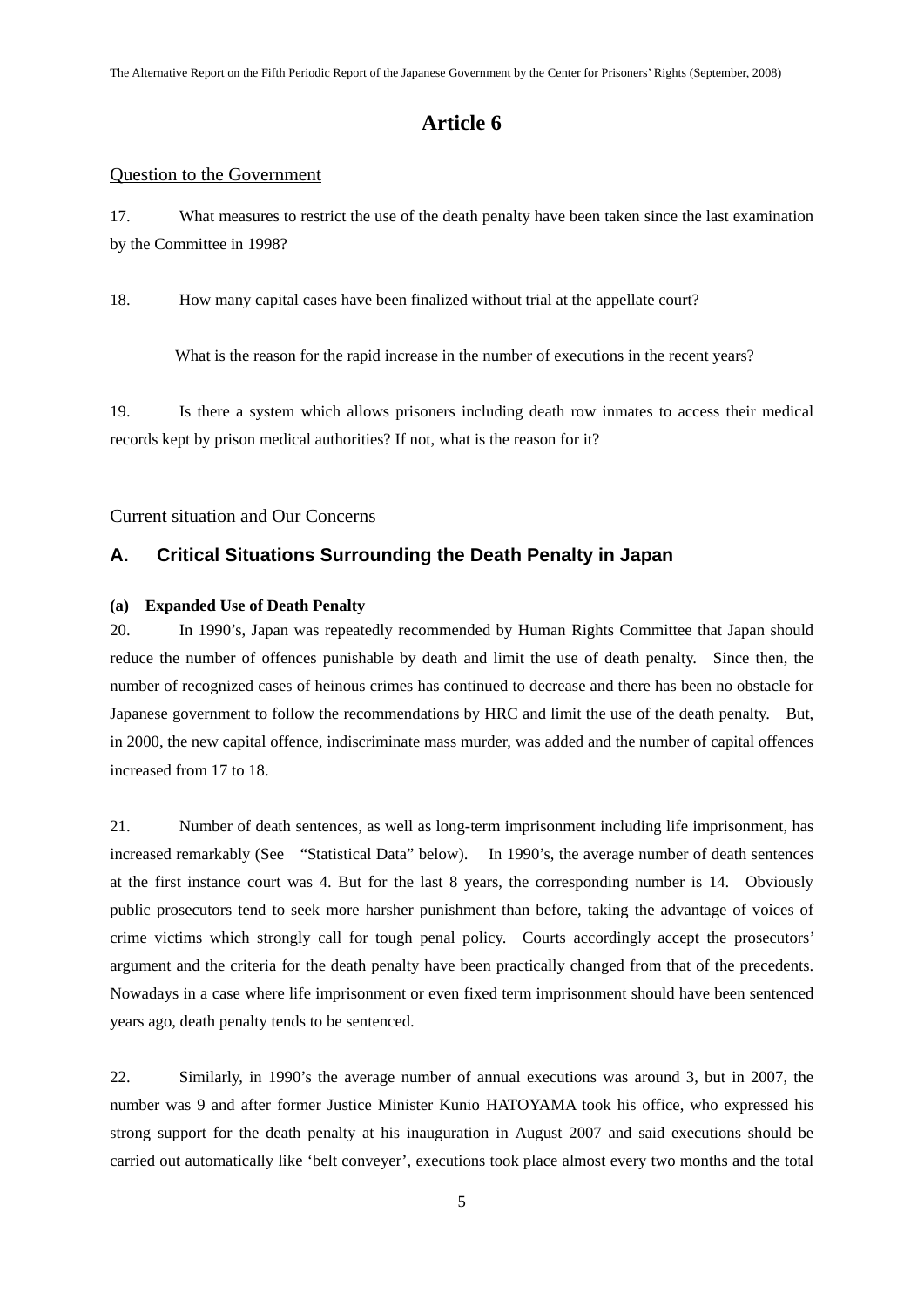of 13 people were executed by his order. Current Justice Minister also expressly supports death penalty and more executions are likely to be carried within this year.

#### **(b) Defiance to International Community**

23. On top of these expanded usage of death penalty, Japanese government has made it clear that it will never respect the recommendations made by international community regarding the death penalty, instead of just ignoring these recommendations.

24. In February 2008, Japanese government submit 'note verbale' to the Secretary General of United Nations, which shows strong opposition to the General Assembly's Resolution 62/149, entitled Moratorium on the use of the death penalty, together with other 57 countries. Furthermore, Japanese government intentionally failed to provide the Secretary-General with information relating to the use of capital punishment and the observance of the safeguards guaranteeing the protection of the rights of those facing the death penalty, which is called on by the resolution. And in June 2008, at the session of the Universal Periodic Review by Human Rights Council, Japanese government said that Japan is not in a position either to consider granting a moratorium on executions or to abolish the death penalty (A/HRC/8/44/Add.1).

25. Now Japan is openly going against the international voices and this means Japan does not have a will to carry out its responsibility in the human rights area.

# **B. Serious Problems on Communication with Outside**

#### **(a) Lack of Confidential Communication between Lawyers and Death Row Inmates**

26. In May 2006, Prison Law was totally revised and the New Prison Law entered into force in June 2007. The new law stipulates that the meetings of the death-row inmates must be attended by prison officials except when there are justifiable reasons for the meeting without them, like preparation for a lawsuit or other reasons for the protection of the inmates' rightful benefit (Article 121). Therefore it is legally possible for the official to attend the meeting between the inmate and his or her attorney for retrial, but during the discussion in the diet session, Justice Minister said that in principle this kind of meeting would be confidential.

27. However, after the enforcement of this new law, observers attended the all meetings for retrial nationwide. JFBA strongly demanded the Ministry of Justice to improve that situation. But it is still a routine that the officials attend the meetings and only few inmates are allowed to see their lawyers without presence of guards.

28. Also, this new law provides that all the correspondence between an inmate and outside people including his or her attorney for retrial should be censored. As for these restrictions on the access to lawyers, the Committee against Torture expressed serious concern, stating "the limitations imposed on death row prisoners concerning access to their legal representatives, including the impossibility to meet with them in private, while on appeal requesting retrial; the lack of alternative means of confidential communication and the lack of access to state defense counsel after the final sentence is handed down."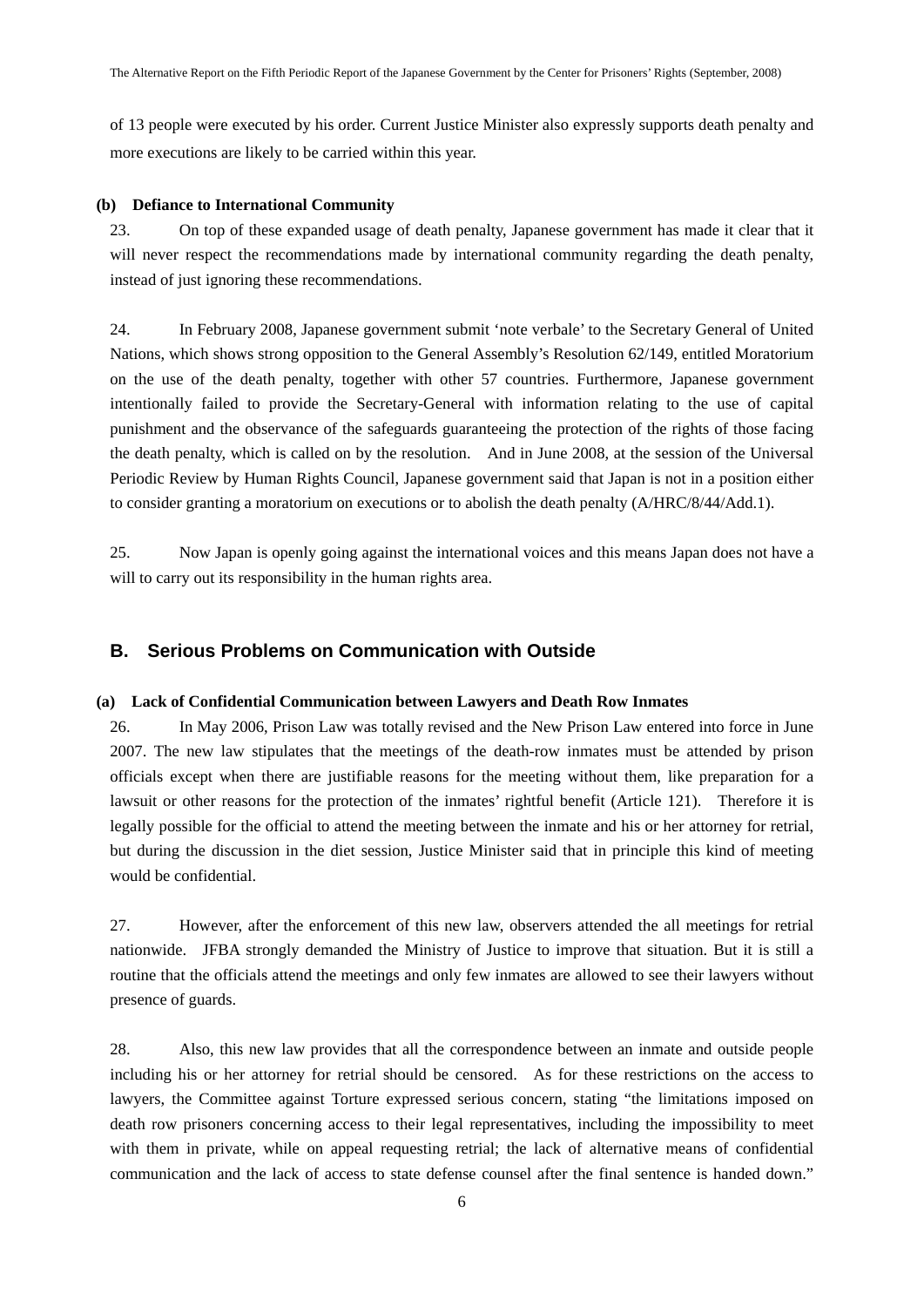(paragraph 20).

29. Censorship on the letters exchanged between inmates and their legal representatives clearly violates article 14 paragraph 3 of the Covenant.

#### **(b) Strict Limitation on Communication with Friends or Acquaintances**

30. The New Prison Law relaxed the limitation on communication between inmates and persons other than family and lawyers. That is; (1) people who are considered to contribute to the inmate's mental stability can visit and correspond with the inmate, and, (2) when there is necessity of meeting, for example maintaining friendly relationship, and the meeting is considered not to cause any disturbance to discipline and order of the penal institution, it can be admitted by discretion of the authorities.

31. These criteria themselves are far from sufficient, since they leave wide discretion with the authorities and a judgment of whether someone contributes to inmate's mental stability or not also depends on the authorities. Even so, if the new provision was properly applied, considerable improvement would have been seen in the practices. Actually, however, restriction on the communication clearly against the new law is frequently seen.

32. The authorities of all the seven detention centers, which detain convicted death-row inmates, let the inmates submit the list of names of 5 persons they want to meet or exchange letters. Detention center authorities examine each person on lists and then about three of them are admitted for communication, although the new law does not limit the maximum number of the people. In case the conditions required by the new law are met, inmates must be allowed to meet or correspond with whoever they want to, regardless of the number of the people.

33. Therefore, the current practice means that detention authorities have created new rule beyond the law.

### **C. Isolation**

34. The inhuman practice of isolation of death row inmates has been approved by the new law. Death row inmates are put into solitary confinement and not to have any contact with each other outside their cells (Article 36), which means isolation is principle.

35. However isolation of sentenced inmates in general is only admitted under the severe requirements (Article 76), because the new law itself recognizes that continuous isolation gives serious influence on the inmates' physical and mental conditions. The Committee against Torture expressed its concern, saying that "The principle of solitary confinement after the final sentence is handed down. Given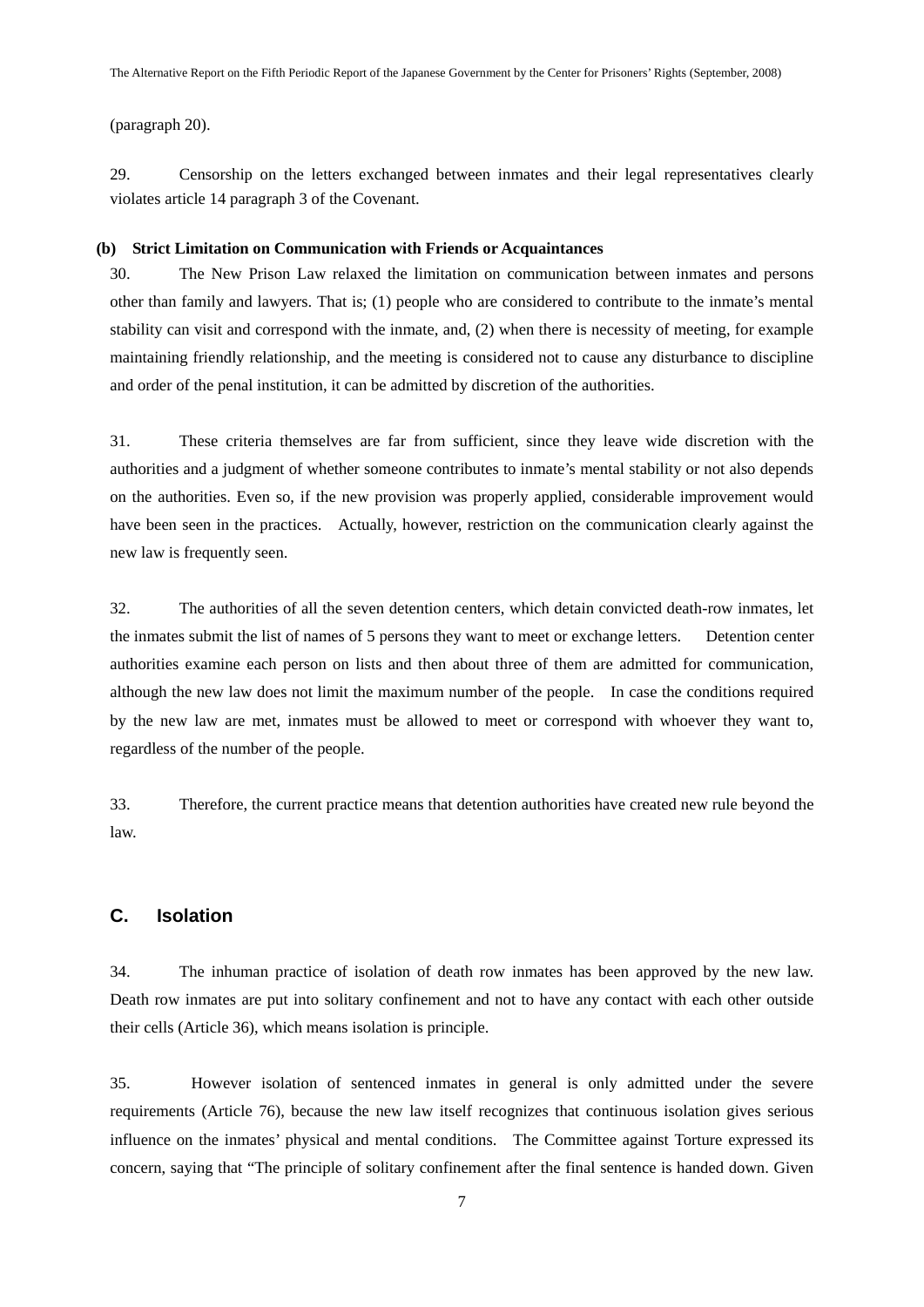the length of time on death row, in some cases his exceeds 30 years". Treatment of this kind is inhuman and must be improved immediately.

### **D. Execution of Mentally Ill Prisoners**

36. The Code of Criminal Procedure prohibits execution of the inmate in a state of insanity (Article 479 paragraph 1). However it is impossible to verify if it has been observed. Because even inmates themselves cannot get access to their own medical records, and the medical specialists outside of prison had not been admitted to visit them for medical examination. Based on this situation, The Committee against Torture expressed serious concern on "the absence of a review mechanism to identify inmates on death row who may be suffering from mental illness" (Paragraph 20).

37. But even after the examination by CAT, Japanese government has continued to execute those who suffered mental illness. Seiha FUJIMA, one of the three prisoners who were hanged on December 7, 2007, was mentally ill and after the trial at the first instant court he was found legally incompetent by the Supreme Court. However, his death sentence became final and was carried out without any examination of his mental condition by the third party. On June 17, 2008, Tsutomu Miyazaki was executed as well as two other inmates. Miyazaki had been mentally ill and receiving psychiatric treatment in the detention center for more than a decade. Medicines prescribed for his symptom indicated that he was suffering from schizophrenia. Miyazaki's lawyer was preparing for filing a request of retrial and sent a letter which required the Justice Minister not to execute him. But two weeks after receiving the letter, the Minister executed Miyazaki without any examination on his mental condition.

#### **E. Secrecy**

#### **(a) Lack of Prior Notice of Execution**

38. Secrecy is another serious concern. In Japan, death row inmates are not informed of the date of execution until just an hour before it actually takes place. This practice gives great sufferings to inmates themselves as well as their families. Moreover, lack of prior announcement totally deprives inmates of the opportunities to challenge the legitimacy of executions, as seen in the case of Tsutomu Miyazaki.

#### **(b) Insufficient disclosure of information**

39. On December 7, 2007, the Ministry of Justice disclosed the names of the three death row inmates who were hanged on that day, as well as the summary of the crimes they were convicted of and the locations where they were hanged. Some media said this is an important step toward transparency of the death penalty system, but this argument is totally away from the point.

40. The ministry said that 'disclosure of such information is important to explain to the public that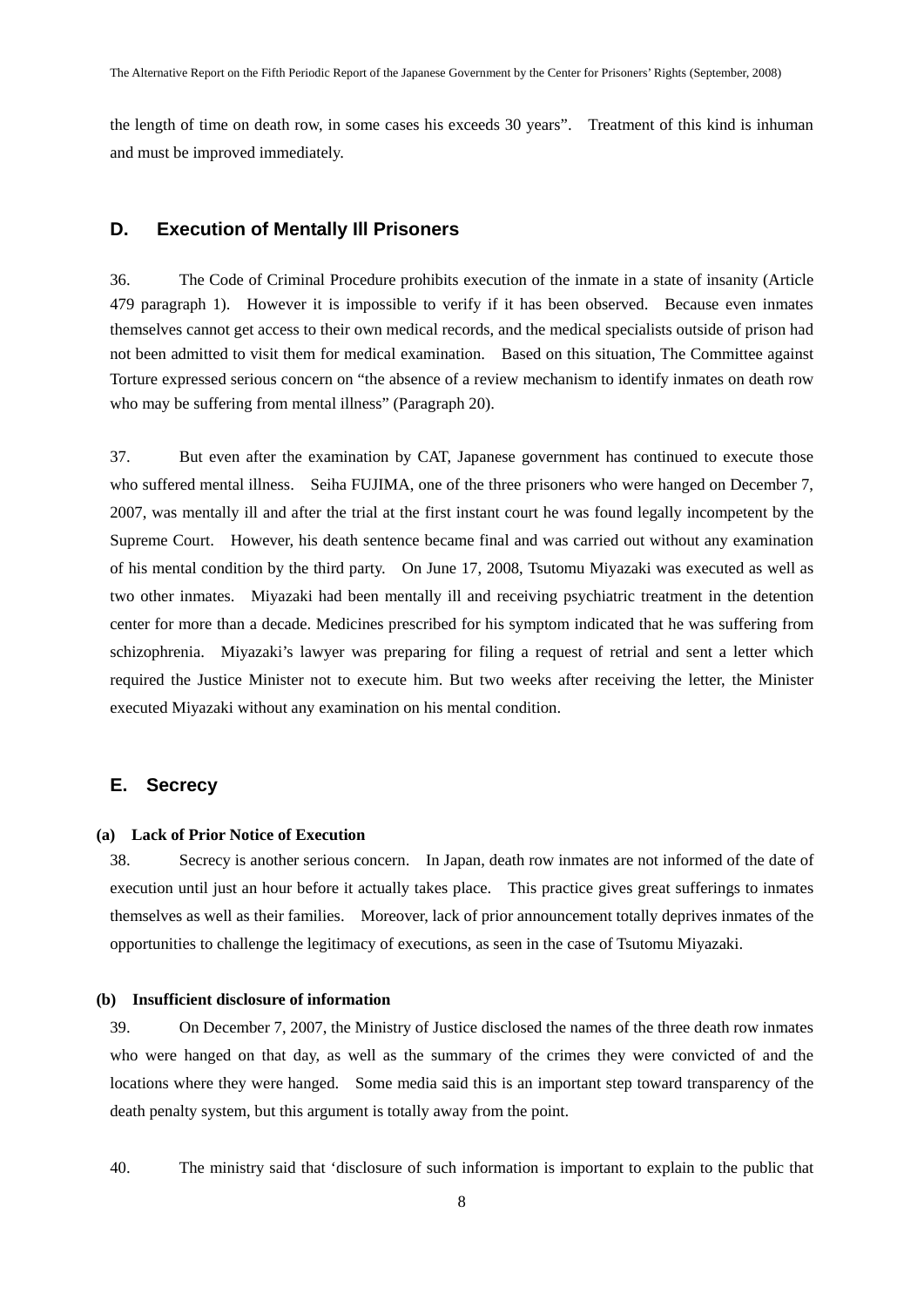executions are being properly carried out, since the voice of the public including crime victims which demands disclosure of related information has increasingly become louder'. However, obviously there has been no movement by family members of crime victims which calls for disclosure of the information concerning the executions. Moreover, even in previous practice, the ministry informally provided the media with the names and other information which identified the hanged inmates. That is, there is substantially no progress but the ministry pretends to take an important step on the grounds that victims are demanding disclosure.

41. By referring to rising of victims' voice, the ministry tried to justify both the previous hidden practice and its modification. It can be said that the ministry does not have any intention to disclose much more information, such as why these inmates were selected for executions or whether the inmates had any mental disorders or not, and to drastically review its secrecy policy.

42. But having the start of new lay judge system close at hand, essential information of death penalty system and executions should be disclosed widely.

# **F. No Possibility of Commutation of Sentence**

43. After the death penalty is confirmed, actually there is no possibility of commutation of the sentence. The amnesty system does exist, but the last time it was applied to a death-row inmate was 1975, when the death penalty was commuted to life imprisonment. On December 7, 2007, Noboru IKEMOTO, age 74, was executed 11 years after the conviction of his sentence, while the Committee against Torture recommended that 'the State Party should ensure that its legislation provides for the possibility of the commutation of a death sentence where there have been delays in the implementation of the death sentence.' Ikemoto had been rendered life imprisonment at the first instance court, which was overturned by the High Court.

44. As of May, 2008, 25 inmates have been on death row for more than 10 years, three of them for more than 30 years. However even elderly inmates are not granted amnesty, and some of them die of illness in detention centers. Currently there are at least four death row inmates who are in their 80's.

#### Statistical Data

45. Table and Graph (Source: Annual Report of Judicial Statistics)

| Year                     | 1991<br>v.   |                 | <mark>- 1992 ∔ 1993 ÷ 1994 ∔ 1995 ∔ 1996 ∔ 1997 ∔</mark> |                  |                 |             | 1998 | 1999 |
|--------------------------|--------------|-----------------|----------------------------------------------------------|------------------|-----------------|-------------|------|------|
| death penalty            |              |                 | - 8                                                      |                  |                 | 3<br>$\sim$ |      |      |
| life imprisonment        | $: 32 \t 34$ | $\therefore$ 27 | 45                                                       | $\frac{1}{2}$ 37 | $\therefore$ 34 | $\div$ 33   | ः 47 | 72   |
| 25-30 years imprisonment |              |                 |                                                          |                  |                 |             |      |      |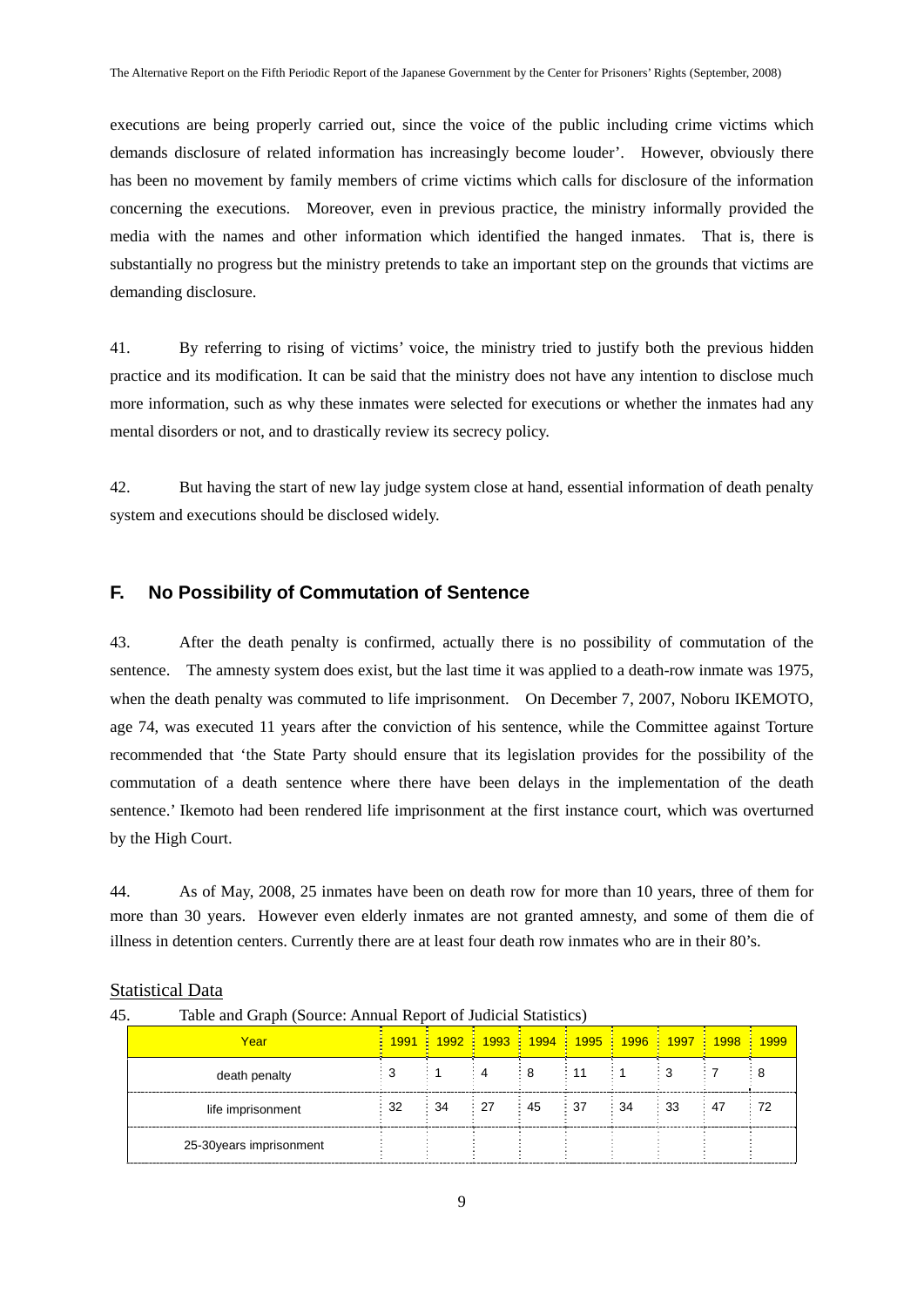| 27   | 20   | 18   | 30   | 19   | 22   | 26   | 25             | 25  |
|------|------|------|------|------|------|------|----------------|-----|
| 27   | 20   | 18   | 30   | 19   | 22   | 26   | 25             | 25  |
| 62   | 55   | 49   | 83   | 67   | 57   | 62   | 79             | 105 |
| 2000 | 2001 | 2002 | 2003 | 2004 | 2005 | 2006 | 2007           |     |
| 14   | 10   | 18   | 13   | 14   | 13   | 13   | 14             |     |
| 69   | 88   | 98   | 99   | 125  | 119  | 99   | 74             |     |
|      |      |      |      |      |      | 9    | $\overline{7}$ |     |
|      |      |      |      |      | 3    | 17   | 38             |     |
| 57   | 54   | 58   | 72   | 81   | 135  | 137  | 103            |     |
| 57   | 54   | 58   | 72   | 81   | 138  | 163  | 148            |     |
| 140  | 152  | 174  | 184  | 220  | 270  | 275  | 236            |     |
|      |      |      |      |      |      |      |                |     |

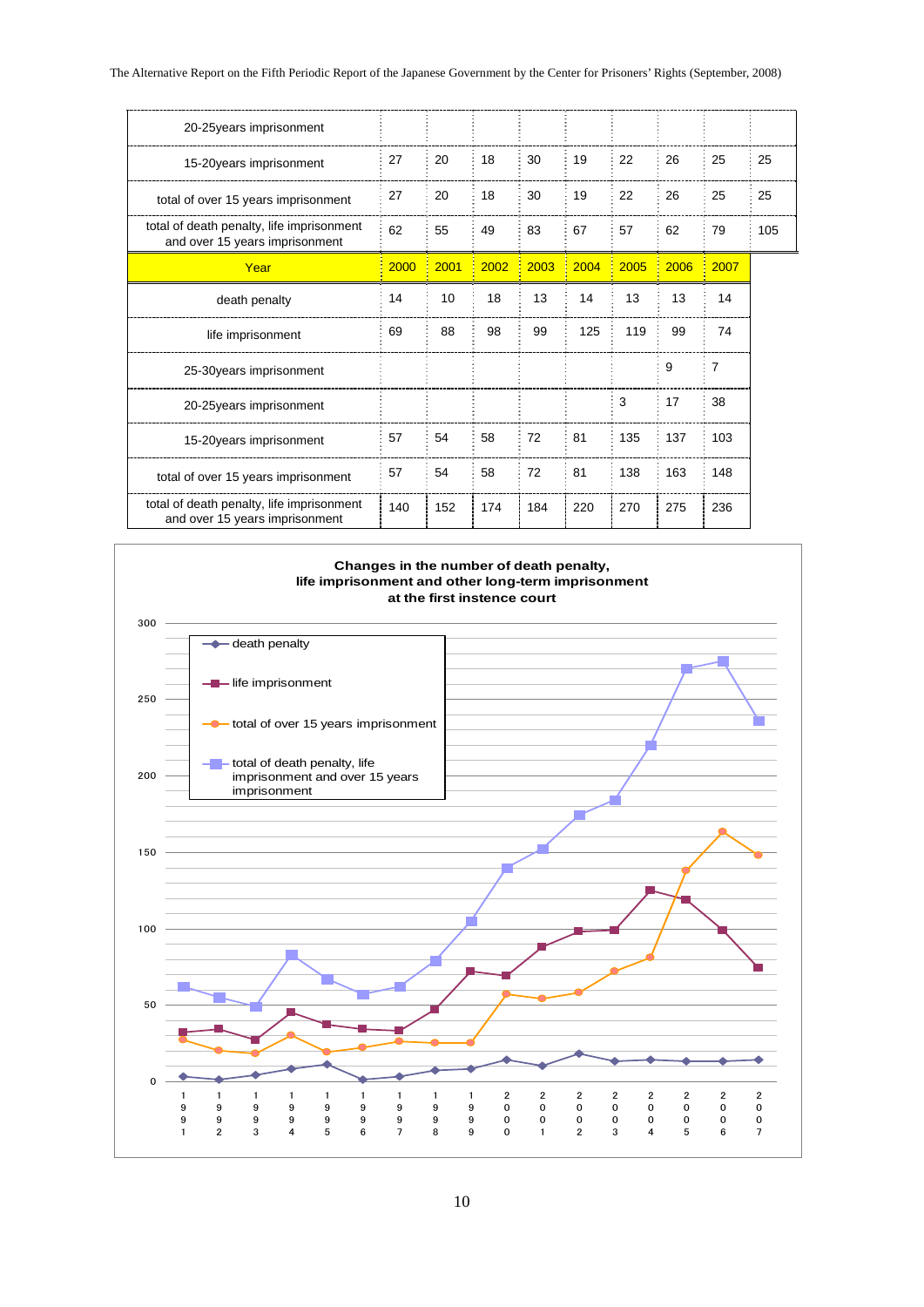# **Article2 paragraph 3 (a), Article7 and Article10**

### **A. Longer Solitary Confinement**

#### Question to the Government

46. Under the new Prison Law, all sentenced prisoners are supposed to be classified into the 1st, 2nd, 3rd and 4th grade, depending on their security levels. The 1st grade means that the modest limitation shall be imposed on prisoners' liberty and rights and the 4th grade means the strictest limitation shall be imposed. What factors are taken into consideration when the prisoner is classified into the strictest limitation category, the 4th grade? Are there any protective measures guaranteed to prevent excessive limitation on the prisoner's liberty and rights?

#### Current Situations and Our Concerns

47. The Human Rights Committee raised serious questions of compliance with articles 2, paragraph 3 (a), 7 and 10 of the Covenant, about "use of harsh punitive measures, including frequent resort to solitary confinement" in the Concluding Observation to the Japanese government (para.27(b) of the Observation). And the conclusion and recommendation by the Committee against Torture in 2007, raised their concerns on inadequate use of solitary confinement, about "the State party should amend its current legislation in order to ensure that solitary confinement remains an exceptional measure of limited duration, in accordance with international minimum standards. In particular, the State party should consider systematically reviewing all cases of prolonged solitary confinement, through a specialized psychological and psychiatric evaluation, with a view to releasing those whose detention can be considered in violation of the Convention" (para.18 of Conclusions and recommendations by the CAT). However, as far as the solitary confinement issue, any remarkable improvement has never been seen since then. Especially we are concerned that there are about 30 prisoners each year, who have been detained in solitary confinement for more than 10 years as a sum total. Several prisoners have been detained for over 30 years and the longest one has been for 52 years. The number of these prisoners has never decreased during these 5 years.

48. Solitary confinement is widely known to have a severe damaging effect on the prisoners and some prisoners are suffering from such damages. The government explained that they could not stop the use of the solitary confinement, "because the prisoners are deeply disturbed" or "the prisoners urge to be in solitary confinement". However, some prisoners are mentally disturbed because of longer solitary confinement. Moreover, detaining deeply disturbed person for 30 to 50 years in solitary confinement is no longer effective punishment. We insist that longer solitary confinement, which has been continued for more than 10 years will at least consist of ill-treatment.

49. Under the New Law, the name of continual solitary confinement has been altered to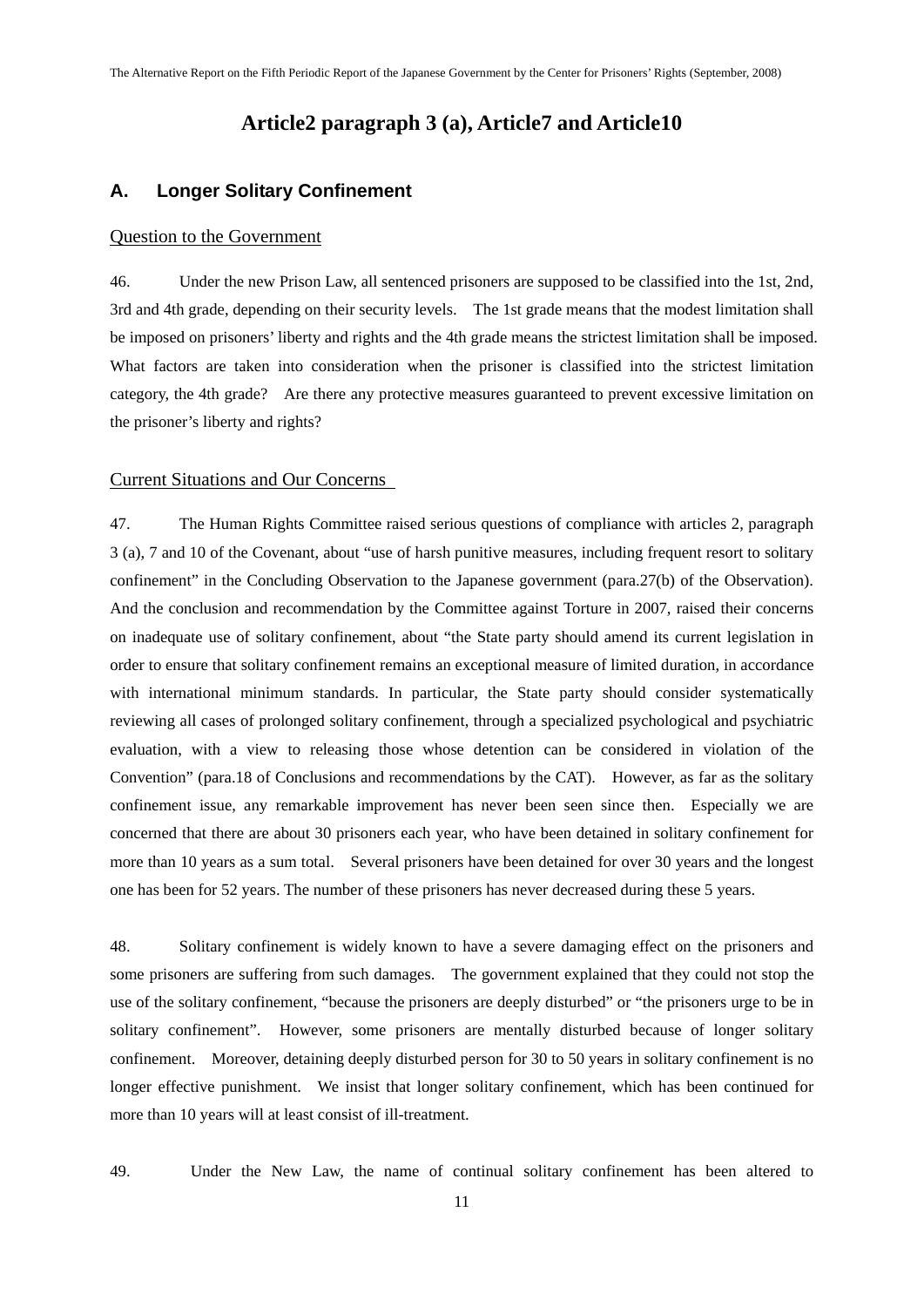"Segregation" as a defined name (article 76). Under the old law, the same treatment was called "solitary confinement for the purpose of correctional treatment to prisoner", however, we have received the reports on many cases which the prisoners were detained in solitary confinement when they brought a lawsuit against the prison authorities. The New Law requires the more detailed conditions when "Segregation" shall be imposed on prisoners, then we expect this new provision would decrease these cases. The period of solitary confinement shall be shortened by basically 3 months and can be revalidated in each one month after the period exceeds (under the old law, it was basically 6 months and could be revalidated in each 3 months).

50. However, even after the New Law went into force, the authorities can continue the solitary confinement forever. We NGO and the Bar Association has been insisting that the government should consider amendment of the New Law, so as to establish the definite maximum limitation of solitary confinement's period, and the prisoner should be released from the confinement after the maximum period exceeds and reviewed to ensure whether they really need to be in solitary confinement more or not.

51. Furthermore, under the New Law, all sentenced prisoners are supposed to be classified into the 1st, 2nd, 3rd or 4th grade of restriction, depending on their security levels. The 1st grade means that the modest limitation shall be imposed on prisoners' liberty and rights and the 4th grade means that the strictest limitation shall be imposed. If the prisoners are classified into the 4th grade, they have to stay in their own single room all day, then, it would be almost same as solitary confinement (except they can communicate with other prisoners about once a month and more). In addition, when solitary confinement as "Segregation" shall be imposed, the law provides the limitation of maximum period and complaints system, but when solitary confinement as the 4th grade shall be imposed, the law has no such protective measures. We are concern that the number of prisoners who are imposed solitary confinement as "the 4th grade restriction" would increase because it is easier to categorize prisoners into this grade than to impose "Segregation" on them.

#### Statistical Data and Related Cases

52. (1) The number of prisoners who are detained in solitary confinement for more than 10 years and their period (the data resulted from 5 times research by one of the Diet members from 2000 to 2008)

|   | Research on    | Research on | Research on  | Research on   | Research on |
|---|----------------|-------------|--------------|---------------|-------------|
|   | November 10th, | July 10th,  | October 1st, | November 1st, | April 10th, |
|   | 2000           | 2001        | 2002         | 2005          | 2008        |
|   | 37Y 00M*       | 37Y 08 M    | 38Y 11 M     | 42Y 00 M      | 52Y03M      |
| 2 | 36Y 07M        | 37Y 03 M    | 38Y 05 M     | 41Y 06 M      | 43Y00M      |
| 3 | 35Y 06 M       | 35Y 07 M    | 36Y 07 M     | 39Y 08 M      | 39Y01M      |
| 4 | 34Y 11 M       | 35Y 05 M    | 29Y 01 M     | 38Y 07 M      | 35Y10M      |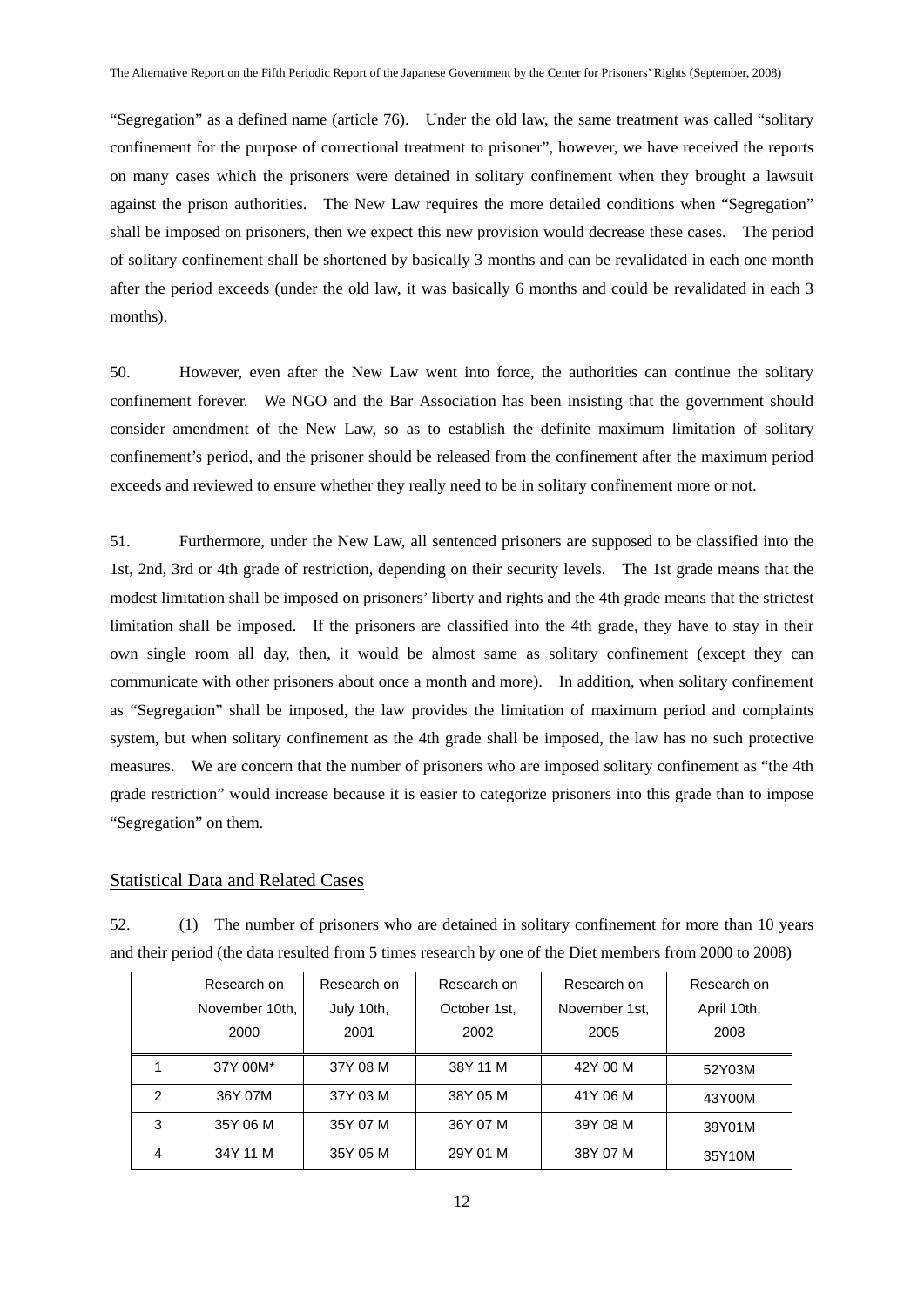| 5                 | 34Y 09 M  | 27Y 10 M  | 24Y 00 M  | 27Y 01 M  | 26Y06M |
|-------------------|-----------|-----------|-----------|-----------|--------|
| 6                 | 27Y 10 M  | 22Y 10 M  | 23Y 07 M  | 26Y 08 M  | 26Y05M |
| $\overline{7}$    | 22Y 06 M  | 22Y 04 M  | 22Y 10 M  | 26Y 00 M  | 25Y06M |
| 8                 | 22Y 02 M  | 21Y 07 M  | 22Y 04 M  | 25Y 05 M  | 23Y11M |
| 9                 | 21Y 05 M  | 21Y 01 M  | 22Y 02 M  | 25Y 00 M  | 23Y05M |
| 10                | 20Y 11 M  | 21Y 00 M  | 21Y 01 M  | 24Y 10 M  | 20Y05M |
| 11                | 20Y 05 M  | 19Y 10 M  | 21Y 00 M  | 23Y 11 M  | 20Y01M |
| $12 \overline{ }$ | 20Y 04 M  | 19Y 09 M  | 21Y 00 M  | 23Y 11 M  | 16Y05M |
| 13                | 19Y 04 M  | 19Y 09 M  | 20Y 10 M  | 23Y 06 M  | 16Y02M |
| 14                | 19Y 03 M  | 19Y 07 M  | 20Y 09 M  | 21Y 07 M  | 16Y00M |
| 15                | 19 Y 01M  | 19 Y 06 M | 18 Y 10 M | 20 Y 03 M | 15Y11M |
| 16                | 18 Y 11 M | 17 Y 07 M | 18 Y 06 M | 19 Y 08 M | 15Y09M |
| 17                | 18 Y 10 M | 17 Y 03 M | 16 Y 01 M | 18 Y 05 M | 13Y01M |
| 18                | 17 Y 00 M | 15 Y 10 M | 15 Y 09 M | 17 Y 01 M | 12Y08M |
| 19                | 16 Y 07 M | 14 Y 10 M | 13 Y 10 M | 16 Y 01 M | 12Y06M |
| 20                | 15 Y 02 M | 14 Y 07 M | 13 Y 10 M | 15 Y 09 M | 11Y11M |
| 21                | 14 Y 05 M | 12 Y 10 M | 12 Y 12 M | 15 Y 03 M | 11Y09M |
| 22                | 14 Y 02 M | 12 Y 07 M | 12 Y 02 M | 15 Y 02 M | 11Y03M |
| 23                | 13 Y 11 M | 11 Y 09 M | 12 Y 01 M | 14 Y 01 M |        |
| 24                | 12 Y 02 M | 11 Y 00 M | 11 Y 06 M | 13 Y 07 M |        |
| 25                | 11 Y 11 M | 10 Y 10 M | 11 Y 00 M | 13 Y 05 M |        |
| 26                | 11 Y 01 M | 10 Y 05 M | 10 Y 06 M | 13 Y 04 M |        |
| 27                | 10 Y 04 M |           | 10 Y 04 M | 13 Y 04 M |        |
| 28                | 10 Y 02 M |           | 10 Y 04 M | 13 Y 01 M |        |
| 29                |           |           | 10 Y 03M  | 10 Y 06 M |        |
| 30                |           |           | 10 Y 00 M | 10 Y 00 M |        |
| Total<br>number   | 28        | 26        | 30        | 30        | 22     |

\* "Y" refers to year and "M" refers to month.

53. (2) The total number of the prisoners detained in solitary confinement

|                          | Research on | Research on | Research on | Research on |
|--------------------------|-------------|-------------|-------------|-------------|
|                          | November    | September   | October     | April       |
|                          | 10th, 2000  | 10th, 2003  | 10th, 2006  | 10th, 2008  |
| Segregation              |             |             | 148         | 95          |
| 4th grade of restriction |             |             | 3,588       | 3,539       |
| Total number             | 2,036       | 2,108       | 3,736       | 3,634       |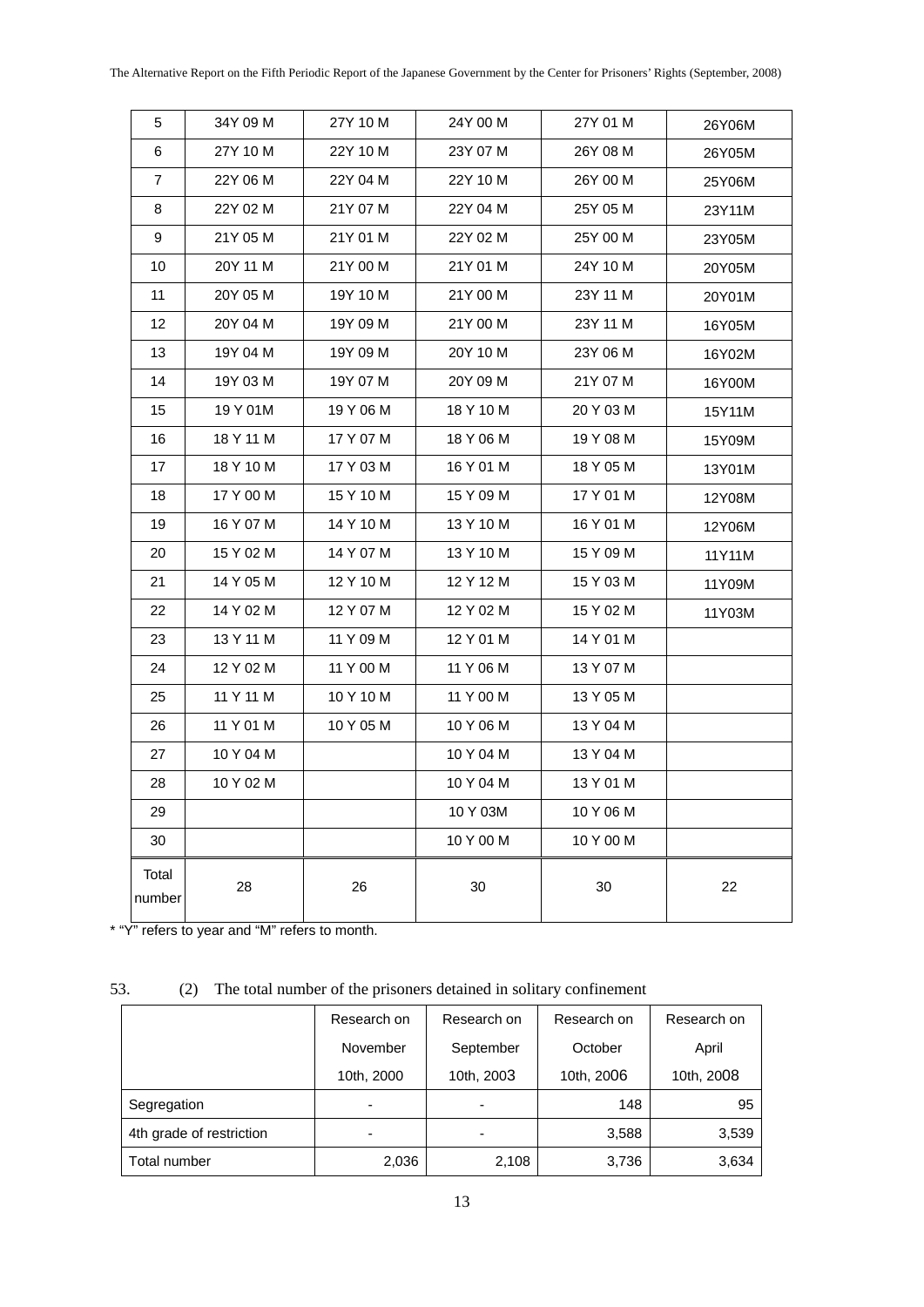54. On January 2002, we asked for an investigation by the Bar Associations in 6 regions having prisons where they have detained prisoners in solitary confinement for over 10 years. However, no prison authorities cooperated with these investigations such as disclosure of the name of prisoners who have been in solitary confinement and we couldn't see any progress.

# **B. Disciplinary Measures / Punishment**

#### Questions to the Government

55. The Human Rights Committee raised its concern about "use of harsh punitive measures, including frequent resort to solitary confinement" in the Concluding Observation in 1998 (para.27(b) of the Observation). Have the government made efforts to avoid disciplinary measure by solitary confinement as much as possible?

56. The Human Rights Committee raised its concern about "lack of fair and open procedures for deciding on disciplinary measures" in 1998 (para.27(c) of the Observation). What measures has the government taken in order to develop the due process for disciplinary measures in prison? Does the government have the will to add amendments to the Law to request independent person's (such as a lawyer) presence during the disciplinary process for the future? If their answer is no, what is an obstacle?

#### Current Situations and Our Concerns

57. We welcome that the New Law has regulated more detail about the disciplinary measures including what kind of measures will be imposed upon prisoners, and what procedure will be carried out for imposing these measures.

58. However, the Law has a lack of clarity about the conducts constituting a "disciplinary offence" because what kind of conducts should be subject to disciplinary measures and whether a prisoner should be imposed or not are mostly supposed to depend on each warden/prison governor's discretion. (cf. Rule 29 of the Standard Minimum Rules for the Treatment of Prisoners)

59. Furthermore, concerning the procedure for imposing disciplinary measures, it does not fully guaranteed due process. The prisoners cannot examine the details of their own cases and are not guaranteed the right to call witnesses or appoint a counsel (or other independent representative) for their defense. The Panel to examine the cases and make a judgment also consists of prison officers. An assistant person from the prison officers is supposed to assist or represent the prisoner. According to a result of investigation by one of the Diet members in 2002, there was no record which shows that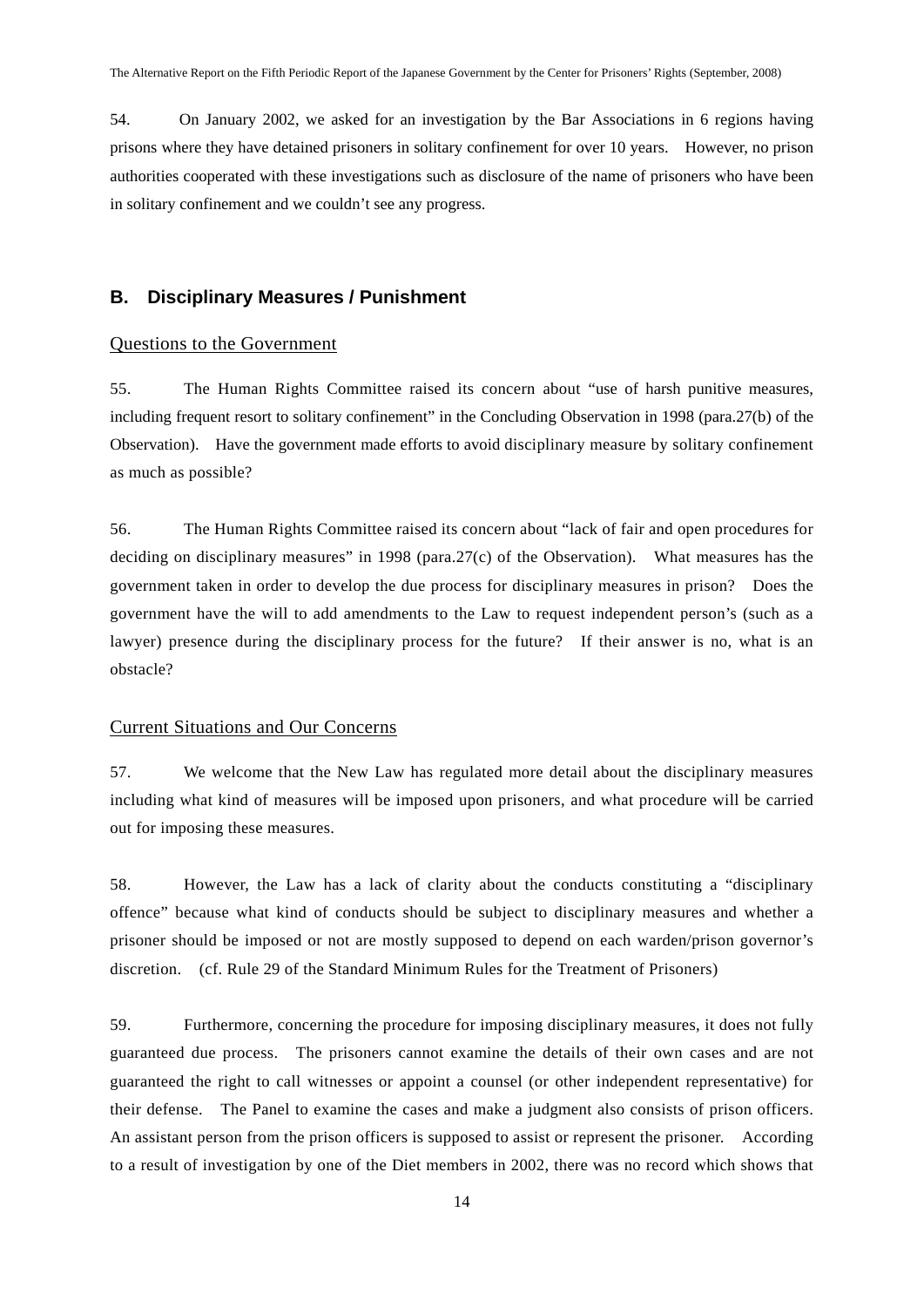this "assistant officer" insisted to not impose the punishment for the prisoner. Eventually, prison officers are supposed to play roles of prosecutor, judge, and defense attorney.

60. In addition, this process has a lack of transparency. Under the old Prison Law, most judicial decisions said that the procedure for disciplinary measures is different from that for criminal punishment as the case infra, but some decisions also said that it should guarantee due process as much as possible. Moreover, the Human Rights Committee raised concerns that "lack of fair and open procedures for deciding on disciplinary measures" in the Concluding Observation of 1998 (para.27(c) of the Observation).

61. The most serious disciplinary measure is almost the same as solitary confinement. The prisoner shall be limited in taking a bath and exercise. Additionally, the prisoners might be have more restrictions imposed on them depending on the governor's discretion such as work and contact with outside. The Human Rights Committee raised concerns that "use of harsh punitive measures, including frequent resort to solitary confinement" in the Concluding Observation of 1998, but after that, disciplinary measure by solitary confinement has been mostly used. This harsh type of measure should be avoided as much as possible.

#### Related Cases

62. According to a result of the investigation by one of the Diet members in 2002, 30,432 prisoners out of 37,411 who had disciplinary measures imposed on them, were in solitary confinement. The limitation of the period of this confinement shall be 60 days at maximum, and in fact the average period was 12.5 days per case during 1998-2000. The reasons for imposition of this type of measure were "assaults to another prisoner"(5,507 persons), "omission of duty"(4,799), "quarrel"(3,162), "back answer/disobedience to orders"(2,985), and "giving and receiving objects illicitly"(2,832). We raise concerns that the confinement is too harsh to punish these conducts.

#### **Hiroshima District Court Decision June 29th, 2004**

63. The prisoner as a plaintiff filed a suit for compensation because disciplinary measure were imposed on him illicitly and this treatment constitutes a violation of the due process principle under the Japanese Constitution. 10 days solitary confinement was imposed on him and prohibition of reading because he used offensive language against prison guards. However, the judge decided there was no violation. Because the procedure for disciplinary measures in prison is different from that of criminal punishment and it doesn't require following the due process principle. The details about disciplinary procedures depend on each warden/prison governor. The plaintiff also insisted disproportionality between his conduct and the imposition on him but it was not accepted by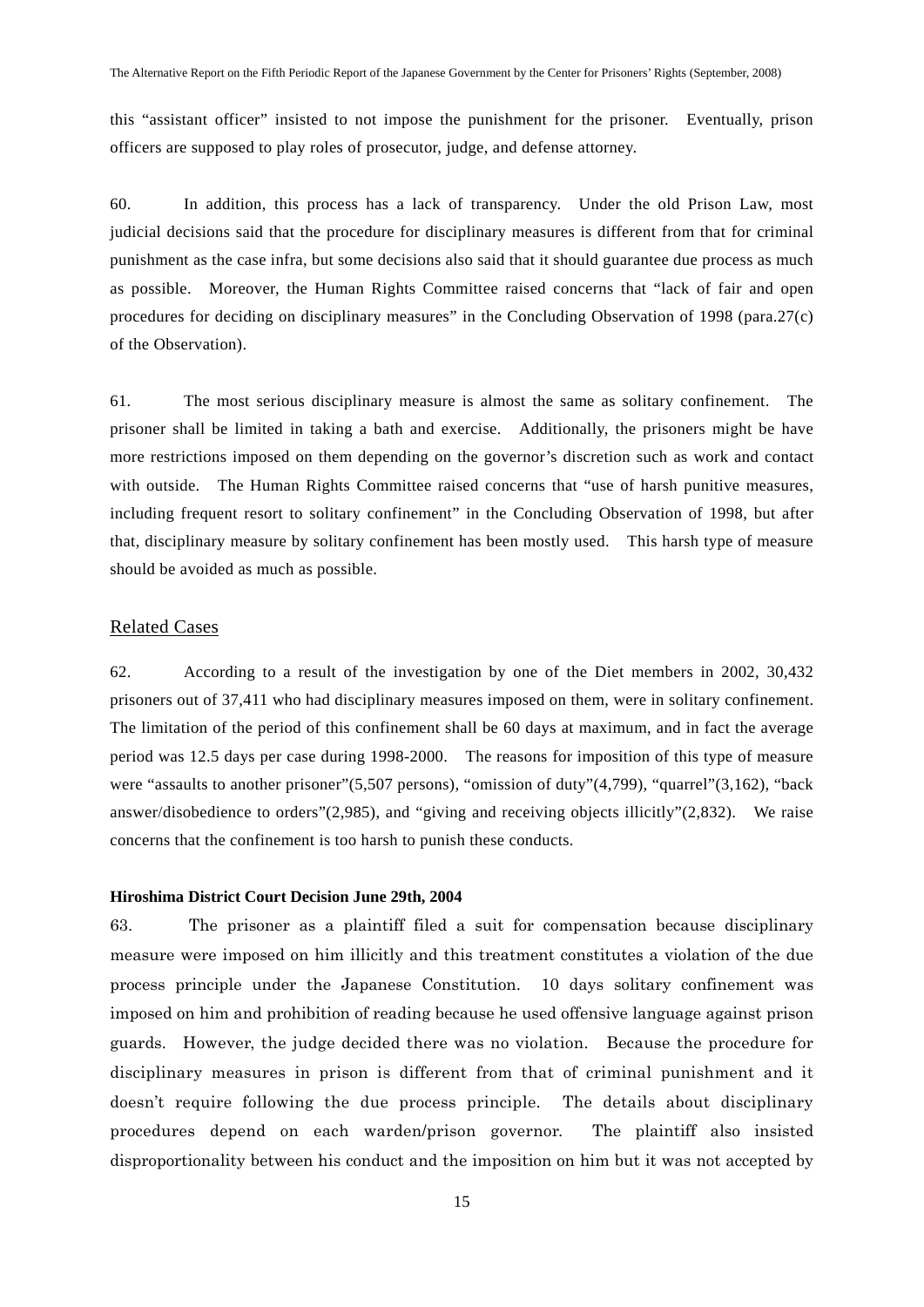the court.

# **C. System for Investigating Complaints by Prisoners**

#### Question to the Government

64. After the Concluding Observation by the Human Rights Committee in 1998 which raised concern about the lack of independent authority to deal with complaints from detainees, has the government taken any measures to deal with this issue?

65. Under the New Law, a new complaints system has been temporarily applied to prisons in Japan. How effective has this been in fact since this enforcement?

66. How does the government repute the work by the Advisory Committee for reviewing complaints from prisoners, which was temporarily established? What are the obstacles to establish any independent bodies to investigate or examine the complaints from prisoners?

#### Current Situation and Our Concerns

#### **(a) New bill to establish independent body**

67. To make the fact of violation public, an independent body from the government having the authority to step into institutions, interview detainees and officers, and access any kinds of documents, is necessary. The government presented the bill relating to the establishment of a body for redress of human rights violations to the Diet. This bill provides that the body is under control of the Ministry of Justice, therefore, the body is not fully autonomous, and has a provision to limit the freedom of the press. Thus, many human rights NGOs were against this bill. Moreover, politicians from the ruling parties are also against it but for different reasons from those of the human rights NGOs. Thus the new bill might prove to be difficult to get enacted.

#### **(b) Board of Visitors for prisons**

68. During the process to investigate and examine the Nagoya Prison incidents (cf. paras.7 - 10 of our report), it has been realized that any investigation system put into practice in prisons has never been able to work effectively. Especially, concerning deaths in prison, lack of medical examination to confirm the existence of torture, sloppy medical records and lack of an effective autopsy system must be improved. Although the New Law introduced "the Board of Visitors for Inspection of Penal Institutions" system, this board don't have enough authority to investigate cases in which they are suspicious of torture or ill-treatment by themselves.

69. As to efficiency of this Board of Visitors, we can mention the following items: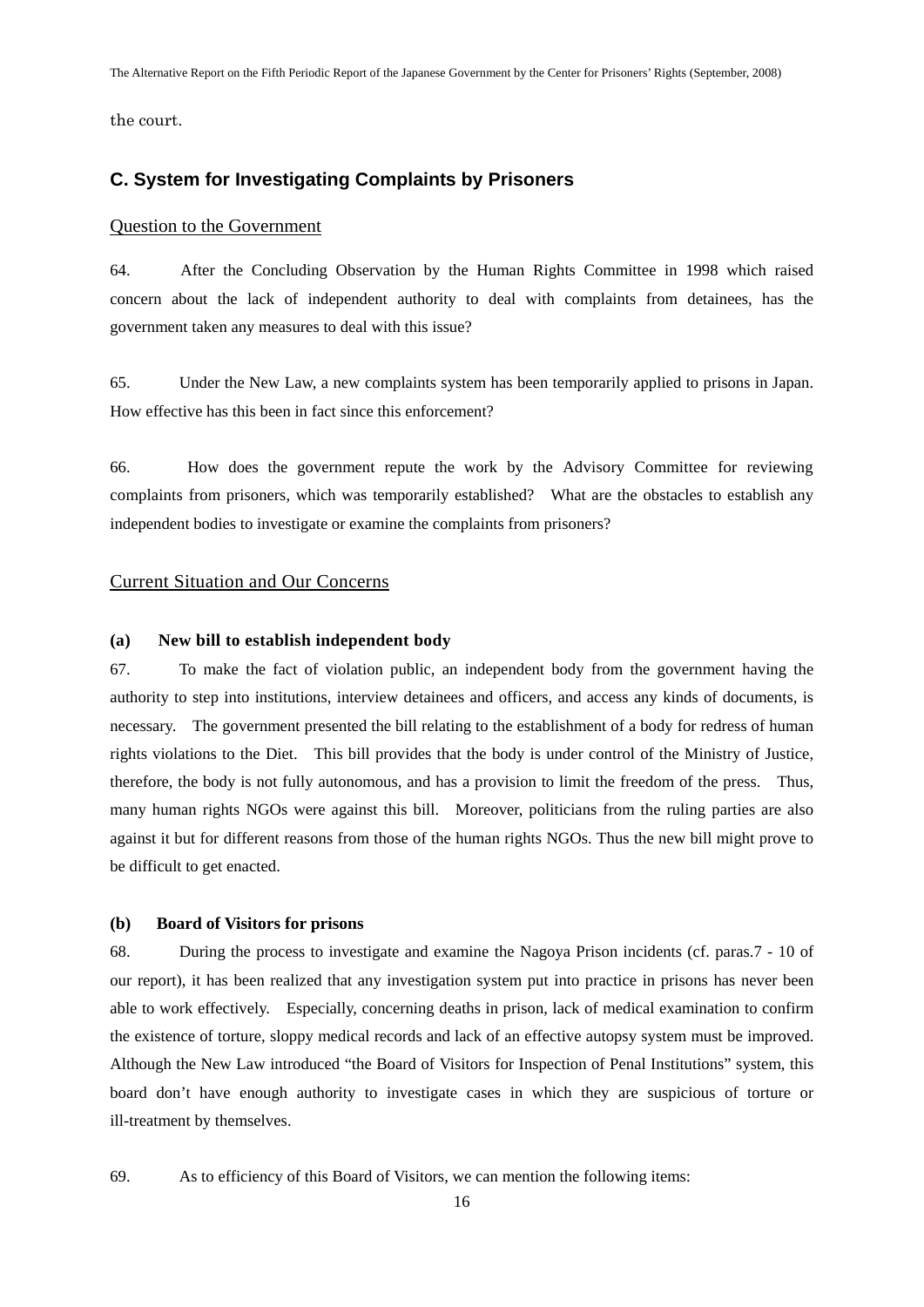- ・The Board consists of lawyers (nominated from the JFBA), doctors (nominated from the Japanese Medical Association), persons nominated from the local government as a community delegate. Sometimes the director of the prison asks directly for academics.
- ・The secretariat of the Board is supposed to be in charge of each prison's staff under the regulation. We don't know enough evidences to prove whether this system have affected on independency of the Board. Some members gave us a testimony that the prison authority's help is convenient for smooth proceeding of its job, but it also make difficult to keep proper tense relations between the Board and prison authority.
- ・Moreover, under the law, the Board members can request the prison government to disclosure any related information and allow them to meet prisoners privately, at the same time, the government has a duty to meet their demand. In fact, lawyers and professors who are enthusiastic and have sufficient knowledge of prison issues are very active. But on the other hand, other professions are not always so enthusiastic.
- ・In order to make the Board more effective, the purpose and role of the Board should be clarified as protection of human rights of prisoners and improvement of their treatment, and standards of nomination should be set up accordingly. For independency of the Board, they also need their own secretariat separated from the government.

#### **(c) New complaints system**

 $\overline{a}$ 

70. Through the process to investigate and examine a series of the Nagoya Prison incidents, the main problem about the complaints system and practices were brought to light. In fact, prison officers often blocked prisoners' petitions to the Minister of Justice and outside organs. Concerning the system of complaints to the Minister of Justice, if prisoners could present their petitions, the complaints could not reach the Minister as a more independent authority (they were dealt with by the officers of the Ministry) and rarely resulted in success.

71. Under the New Law, we welcome that the complaints system has been reformed, because the new provisions as follows are included into the Law:

----the authorities to deal with complaints<sup>[3](#page-19-0)</sup> can withdraw provisionally the disposition by the warden/prison governor (however within discretion of the authorities to deal with complaints)

----setting up a standard period for examination (the decision have to be made within 90 days as much as possible from the date of petition)

----definition of responsibility to examine and make decision on the complaints, and to notify the inmate of the results

----decision by the authorities to deal with complaints legally binds the warden/prison governor and it can

<span id="page-19-0"></span><sup>&</sup>lt;sup>3</sup> The authorities to deal with complaints from prisoners are the superintendents of the regional correction headquarters which is one of agencies of the Correction Bureau, and the Minister of Justice at the appeal stage. Roughly, prisoners can appeal to the Minister of Justice after their complaints are dismissed by the superintendents of the regional correction headquarters.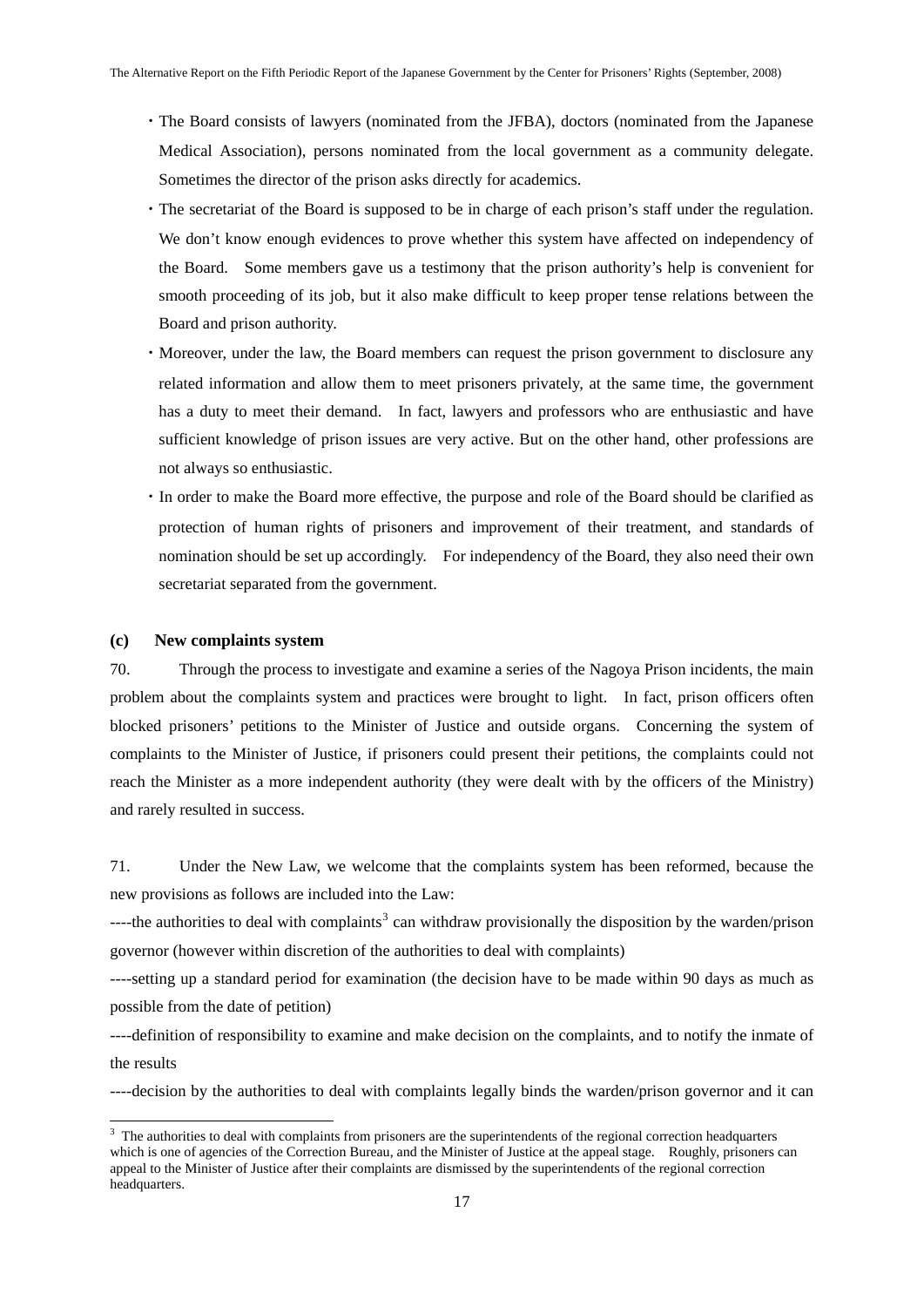withdraw the disposition, or the authorities themselves can take necessary measures to prevent recurrence of the violation.

72. Under the law, there are 3 kinds of measures to complaints. As to one of these system, during approximately one year since enforcement of the new system (May 26 2006 to February 28 2007), subjects about which inmates ask complaints most are "limitation on letters" and "disciplinary punishment (punitive measures)". And we can also see some "limitation on reading books and newspapers", "rejection/stop of medical treatment", and "segregation" cases. Moreover, during the same period, total number of cases inmates asked were 1848, but only 6 cases were accepted.

73. We can raise concerns at this time. Firstly, the new complaints procedure is complicated and is not user-friendly. It has 2 different kinds of procedures, depending on what kinds of subjects the inmate wants to complain about. Inmates have to write the certain format for complaints and call an officer to send the paper to the authority. Moreover, the duration which inmates can petition is very short (within 30 days from a day after the disposition is notified), and inmates can not ask for help or representatives from outside (they only ask for help from prison officers).

74. Secondly, the range of the subject of the new complaints system is narrow. The subject on which inmates can ask for withdrawal or change are limited only to the certain type of disposition by the warden/prison governor including imposition of disciplinary measures, segregation, and relatively harsher limitation on prisoners' liberty. Inmates can not use a new complaints system about what they really need to be withdrew or changed, concerning things such as inadequate medical treatment by prison doctors/nurses, and limitation on receiving goods and visits from family and friends. According to the government's explanation, the range of the subject which inmates can ask, is depending on each prison governor (warden)'s discretion. However, inmates should be provided "right" to complaints under the law.

75. Thirdly, even under the new complaints system, it is still the officers from the Correction Bureau, the Ministry of Justice, who examines prisoners' complaints. The Human Rights Committee was "concerned that there is no independent authority to which complaints of ill-treatment by the police and immigration officials can be addressed for investigation and redress" in the Concluding Observation in 1998. The independent authority to deal with complaints is necessary also for prisons. We can see some progress about this issue as follows, and urge the government to promote this achievement and reconsider an inadequate point.

76. As a result of the recommendation by the Correctional Administration Reform Council (see supra), since January 2006, the Advisory Committee for reviewing complaints from prisoners has been temporarily established. The Committee consists of 5 independent members including 2 professors, a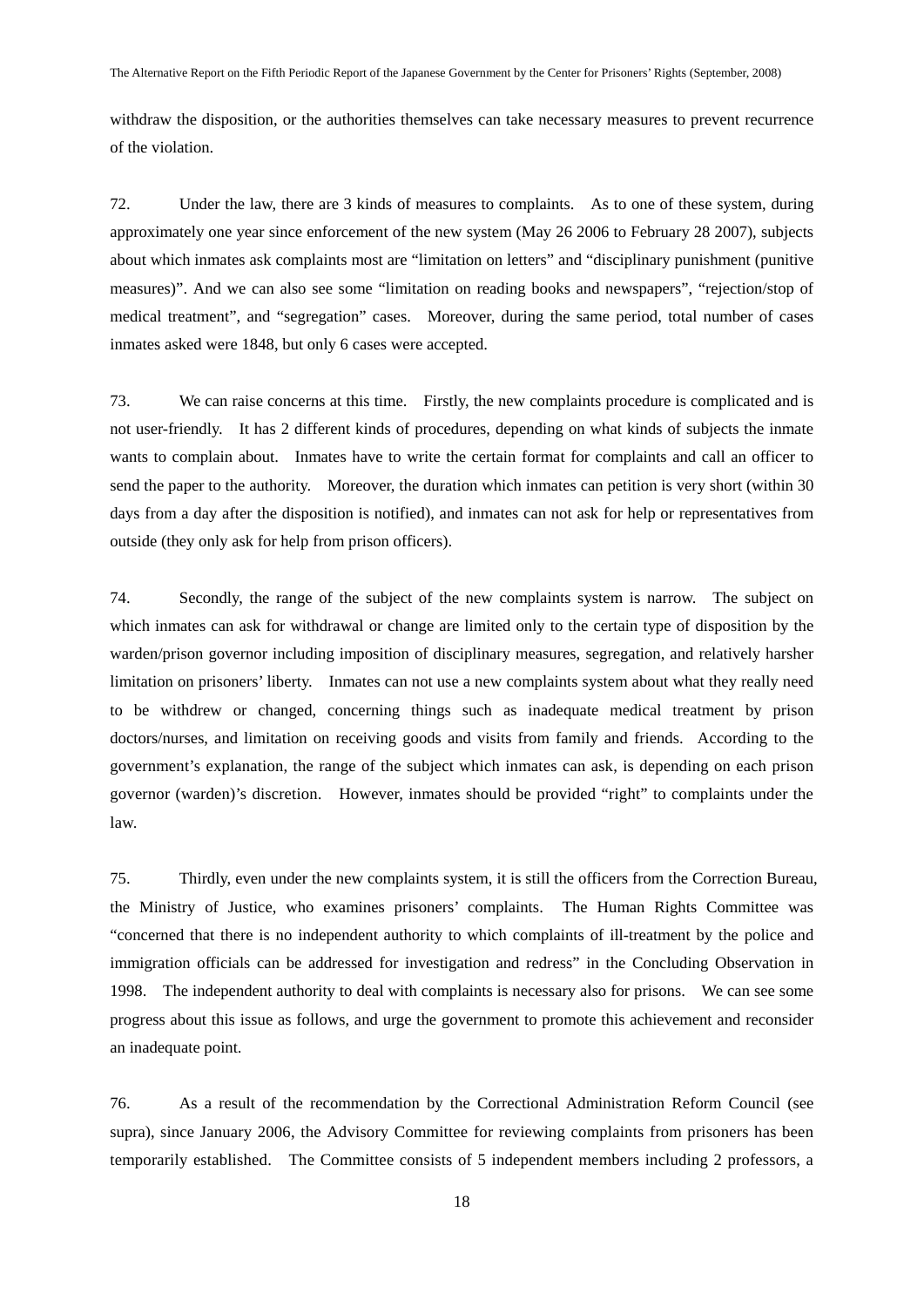lawyer, a doctor, and the director of the prison volunteers' organization, and they are reviewing some cases which were previously raised by prisoners and rejected by the authorities. They had examined 635 cases by May, 2008, of which 43 cases were decided to be re-examined by the authorities, and 11 cases were decided to be reasonable. Cases which resulted in "Need to re-examine" or "MOJ's result is inappropriate" mainly include cases regarding to letters, but also medical treatment and violence.

77. We can recognize certain efficiency on this committee's work, then, we think that the government should take an effort to develop this experience to establishment of independent body to receive and investigate complaints.

78. However, we have to raise a concern on this Committee in terms of independency. The Committee doesn't have its own secretariat, and officers from the Ministry of Justice are working for it. The Committee has no power to investigate the cases from the first, which means that can not directly interview prisoners and officers, and directly access any related documents.

#### Related Cases

#### **(a) Nagoya Prison Cases (especially about investigation of the cases)**

79. After a series of incidents were published by press, amid mounting criticism by society, the Ministry of Justice organized a team which consisted of the ministry's officials to investigate the facts and background factors. Then, in 2003, the Correctional Administration Reform Council (members came from academic, legal profession, journalism, doctors, community groups) was organized in order to examine some issues to reform Japanese prison legislation and practices. We welcome that the government has taken these measures. Because the investigation by the government's team and the examination by the Reform Council have brought forth certain information about prison issues which had been hidden behind prison walls to light, and the prison reform including enactment of the New Law are making progress.

80. However, these achievements are mostly owed to those outside of the Ministry including the Diet members, lawyers, and NGO members, and most information, especially, what we really need to know for reform has been hidden even now. Therefore, we urge the government to take prisoners' human rights issues seriously, and take adequate measures including prompt and impartial investigation and disclosure of related information. We also urge them to establish an independent body which is authorized to investigate promptly and impartially.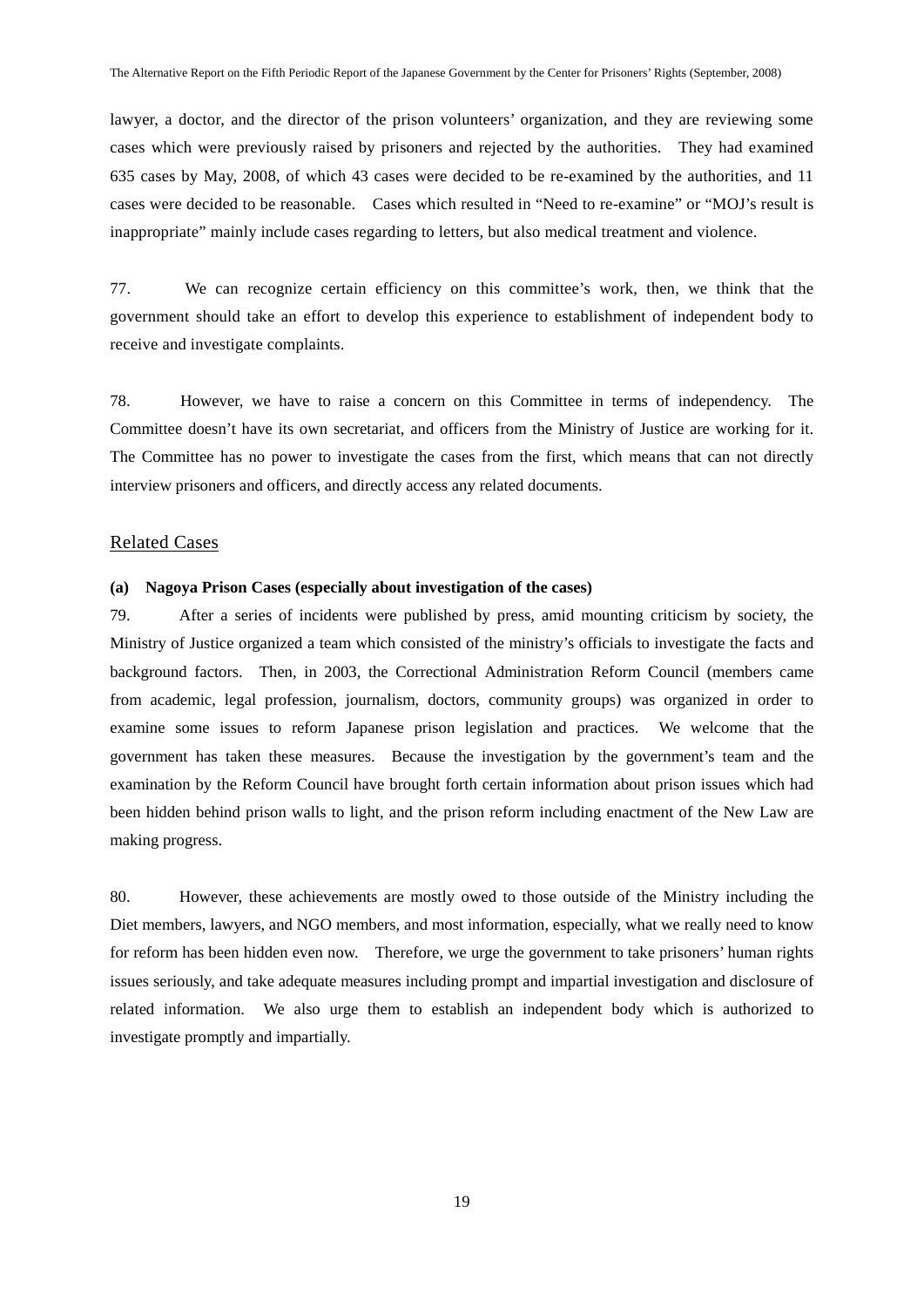# **D. Death and Injury Cases Caused by Leather Handcuffs and Detention in "Protective Rooms"**

#### Questions to the Government

81. Since the Human Rights Committee raised concerns about frequent use of and "Protection Rooms", the many cases of death in the room have been reported. What measures have the government taken in order to prevent death and injury in the protection rooms?

82. When the prisoner who suffers from any disease or is mentally disturbed is detained in the protection room, how often are they examined by doctors? (Because these types of detention have often resulted in death in the room)

#### Current Situations and Our Concerns

83. Leather handcuffs is one of the restraint instruments in prison, which has a waist belt with 2 wrist bands made of leather in order to fix both wrists on waist. In some cases, prison guards fasten the belt so tightly that many prisoners' abdomen and intestine become severely damaged.

84. The Concluding Observation of the ICCPR in 1998 raised concerns about frequent use of "protective measures, such as leather handcuffs" and the organ mentioned that these use "may constitute cruel and inhuman treatment"(para.27(d) and (f) of the Observation). Leather handcuffs and protection rooms were often used in punitive way or for harassment, when prisoners tried to complaint to outside such as the Bar Association and NGO and write to the Commission on Human Rights of the UN.

85. These inadequate uses of handcuffs and "protection rooms" might be a breach of the Convention against Torture. There are some court decisions such as the Chiba District Court's decision on February 7th 2000 and the Osaka District Court's decision on May 29th, which say that the use of leather handcuffs constitutes violation of the (old) Prison Law.

86. In October 2002, after the cases which a prisoner died during detention in protection room with leather handcuffs became public, the prison government stopped using leather handcuffs on October 2003. Then, the government altered the type of leather handcuffs to nylon ones for pain relief, but it has been reported that these handcuffs have been used with prisoners' hands tied behind them. This practice might be in breach of article 33 of the Standard Minimum Rules for the Treatment of Prisoners.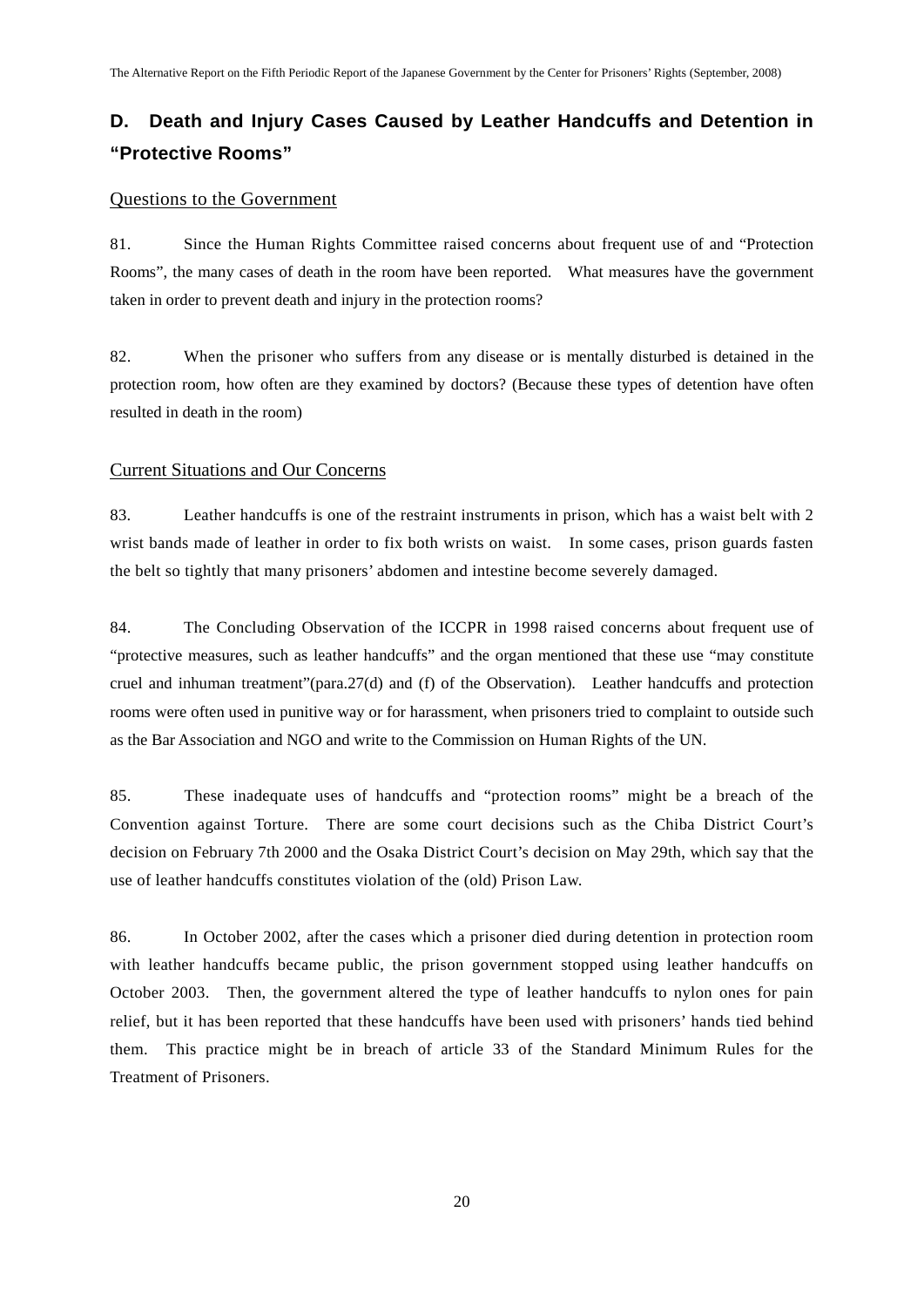#### Related Cases

#### **(a) Nagoya Prison Cases**

87. See supra paragraph.  $7 - 10$ .

#### **(b) Takamatsu Prison Case**

88. On October 4th, 2001, a prisoner imprisoned in Takamatsu Prison was assaulted by his roommate and taken to the protection room and restrained with leather handcuffs by guards. After that, another guard fastened them tighter and left the prisoner alone in the room for more than 26 hours. This treatment caused the prisoner's serious injury and he made a complaint against the prison government for compensation but he lost on May 8th, 2006.

#### **(c) Hamada Detention Center Case**

89. At Hamada Detention Center in 1996, a prisoner who seemed to be suffering from alcohol withdrawal disorder died because of thermal fever. He was left in a protection room, where the air temperature was 28.9 degrees Celsius and humidity was about 70%, for around 4 days. His bereaved family filed a suit against the government seeking compensation and the Matsue District Court decided that the prison government failed to provide adequate medication for the prisoner and admitted its responsibility for his death and ordered the government to pay compensation to his family.

#### **(d) Kawagoe Juvenile Training Center Case**

90. On November 13th, 2001, a prisoner was detained in a protection room because he behaved violently. At that time, he was bound with metal and leather handcuffs for more than 24 hours and had aftereffects such as his thumb's palsy. (Kyodo Press, December 4th, 2002)

#### **E. Medical treatment**

#### Questions to the Government

91. Please inform any program on human rights education for prison medical staff.

92. Is there any plan to place medical services in prisons under the control of Minister of Health, Labor and Welfare?

#### Current Situation and Our Concerns

93. The medical condition is in urgent crisis for most prisoners detained in Japanese prisons. NGO members for supporting prisoners and lawyers have received many letters of complaints on refusal of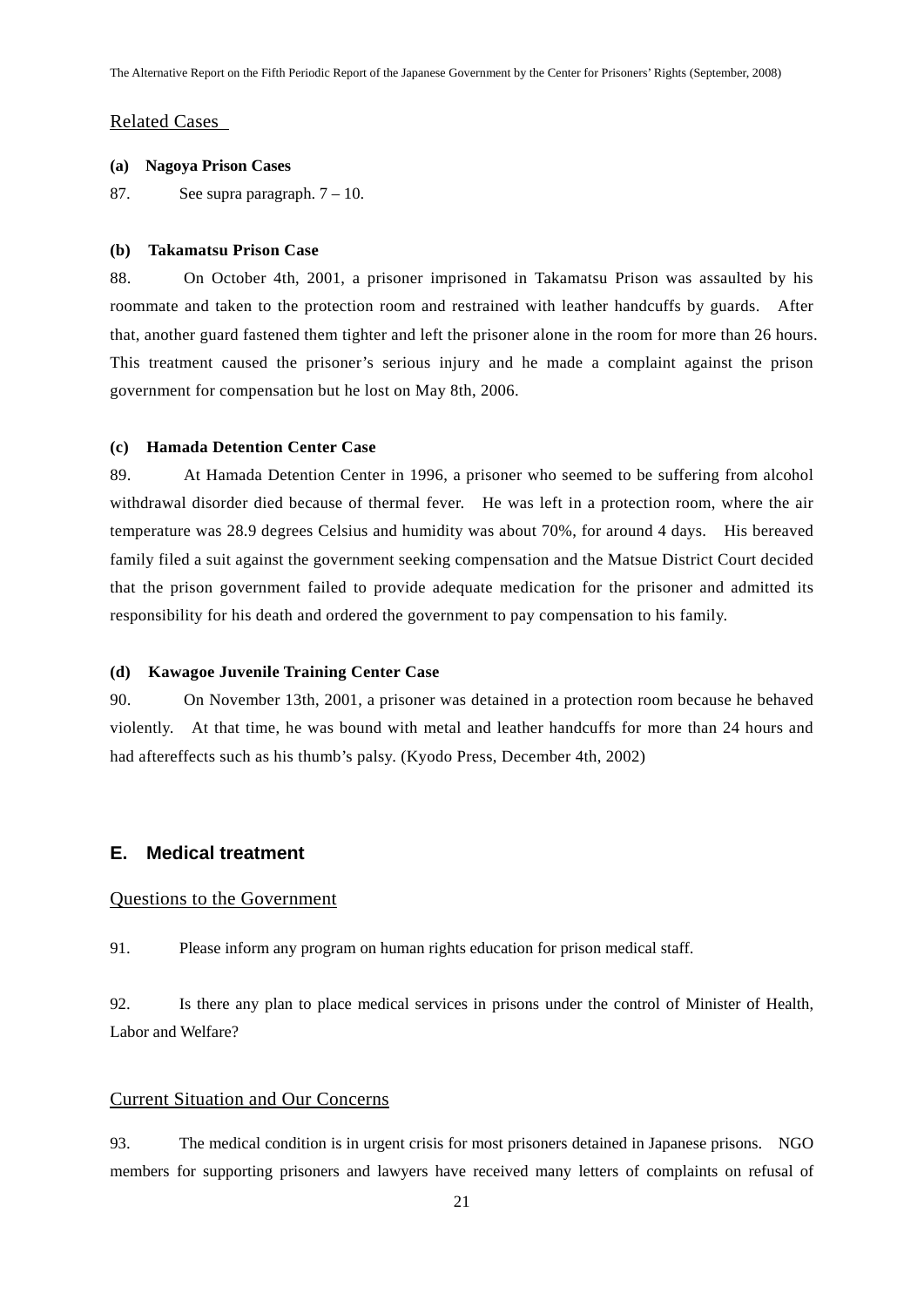medical treatment and receiving inappropriate treatment, which sometimes resulted in serious injuries and death. As to the reason for this, firstly the number of doctors working in prison is extremely small. Secondly, prison officers who are qualified as nurses often examine and administer a dose to prisoners instead of doctors. The prison government usually explained the reason for this treatment because many prisoners pretend to sick, but this should be considered a separate issue. Furthermore, when a prisoner needs medical treatment by the certain medical specialist who works for exterior institutions, the prison governor/warden often refuses to bring them outside because of the small number of prison guards who accompany and supervise the prisoner. In addition, we raise concerns about ensuring prisoners rights to access their medical records, including the records of medication which they are taking and the results of their medical examinations.

94. Insufficient medical service would consist of torture or ill-treatment under the international human rights standards. In fact, the Committee against Torture recommended the government to ensure "adequate, independent and prompt medical assistance be provided to all inmates at all times" in their Conclusion and Recommendation in May, 2007.

95. To solve this problem, we suggest that the jurisdiction over prison medical administration should be changed from the Ministry of Justice to the Ministry of Health, Labor and Welfare Ministry, which leads to ensure medical practice independency from security issues in prison and to integrate into the ordinal medical system in the community where the prison exists and to get more doctors. Inadequate medical practice will lead to ill-treatment of prisoners, then, this should be considered one of the urgent issues together. Additionally, the issue of investigation of death in prison should be considered.

#### Related Case

#### **(a) Gross violation by a prison doctor in Tokushima Prison**

96. In February 2008, a group of 22 inmates including relatives of a deceased inmate and ex-prisoners in Tokushima Prison filed a criminal complaint against the medical chief doctor, the former prison governor, and a guard in its medical section, saying that they had suffered abuse by a prison doctor while practicing from May 2004 to November 2007.

97. Some inmates said that the doctor injured them by placing his finger into their anus when there was no apparent need for a rectal examination and without their consent. In one case, an inmate who suffered dizziness was pinched on his inner thighs, had his ankle stepped on and was given a rectal check, causing an infection that required surgery at a private hospital. Moreover, another inmate who was wasting away because of high fever requested intravenous feeding but was refused by the prison governor at that time and after that. This inmate later killed by himself.

98. The Center for Prisoners' Rights identified 100 complaints including that by above plaintiffs, and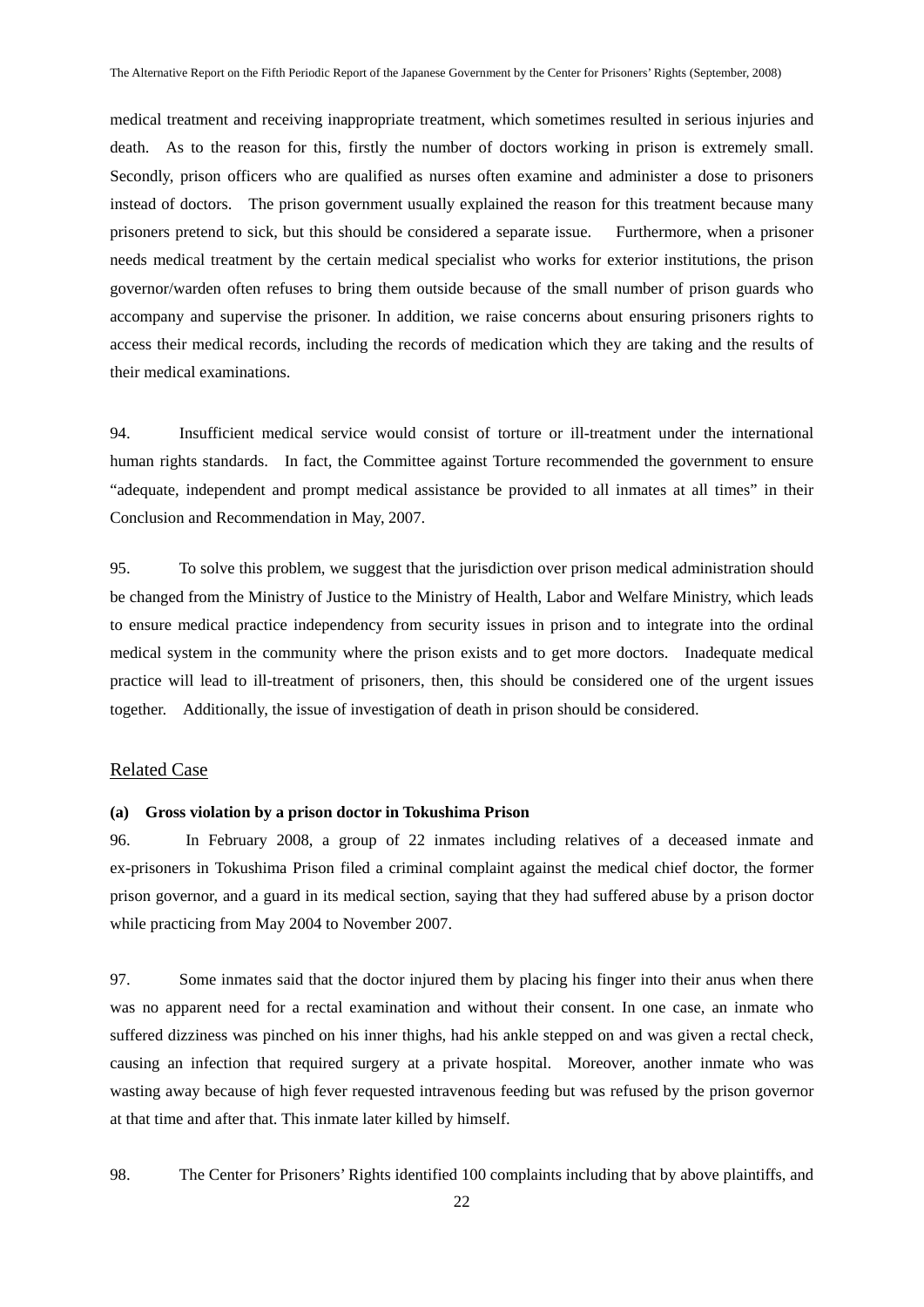among them, 31 are abuse suffered from rectal examination, 26 from abstinence from food or reduced diet due to inappropriate treatment, 14 cases were refusal of medical treatment or examination, and 20 were the cases where the doctor refused to offer medication.

99. Although the prison authorities insisted that rectal examinations by the doctor were part of proper medical practices, the doctor was removed from the duty of medical treatment in Tokushima Prison (but he has not been recalled until now),

#### **(b) Many death cases caused by insufficient medical care and neglect**

100. Some cases resulted in death of prisoners which seem cause of lack of appropriate medical treatment have been reported by press recently.

101. In one case of Osaka prison occurred in February, 2008, the inmate had been given a dose of his psychiatric problems and he died during detention in solitary confinement at a preventive room.

102. In Toyama prison, members of the independent committees for visiting prisons raised their concerns about lack of proper medical treatment, no full-time doctor and frequent occurrence of trouble relating medication to prisoners, based on their own inquiry, in their report. One prisoner who suffered from cancer has died because of insufficient treatment and examination. Although he received his test result as "more close examination is necessary" firstly, he had never been provided any more examination and special care until he came down with severe pain.

103. Moreover, a case which an ex-inmate in Yamagata prison seek for complaints against the prison authorities caused by improper medical treatment have come reach settlement in this February. Even after his examination showed a shadow in the lung, the prison doctor didn't provide any more close examination for him, but after that, he was given a diagnosis of end-stage lung cancer.

# **F. Long Imprisonment of Prisoners Sentenced to Life[4](#page-25-0)**

#### Question to the Government

-

104. Why has the period of imprisonment of prisoners sentenced to life become longer year by year?

105. What are theobstacles to make release on parole of lifers so difficult ?

<span id="page-25-0"></span><sup>&</sup>lt;sup>4</sup> In Japan, life imprisonment doesn't mean that the prisoner has to be imprisoned all through his/her life de jure. And most life imprisonment means life imprisonment with labor.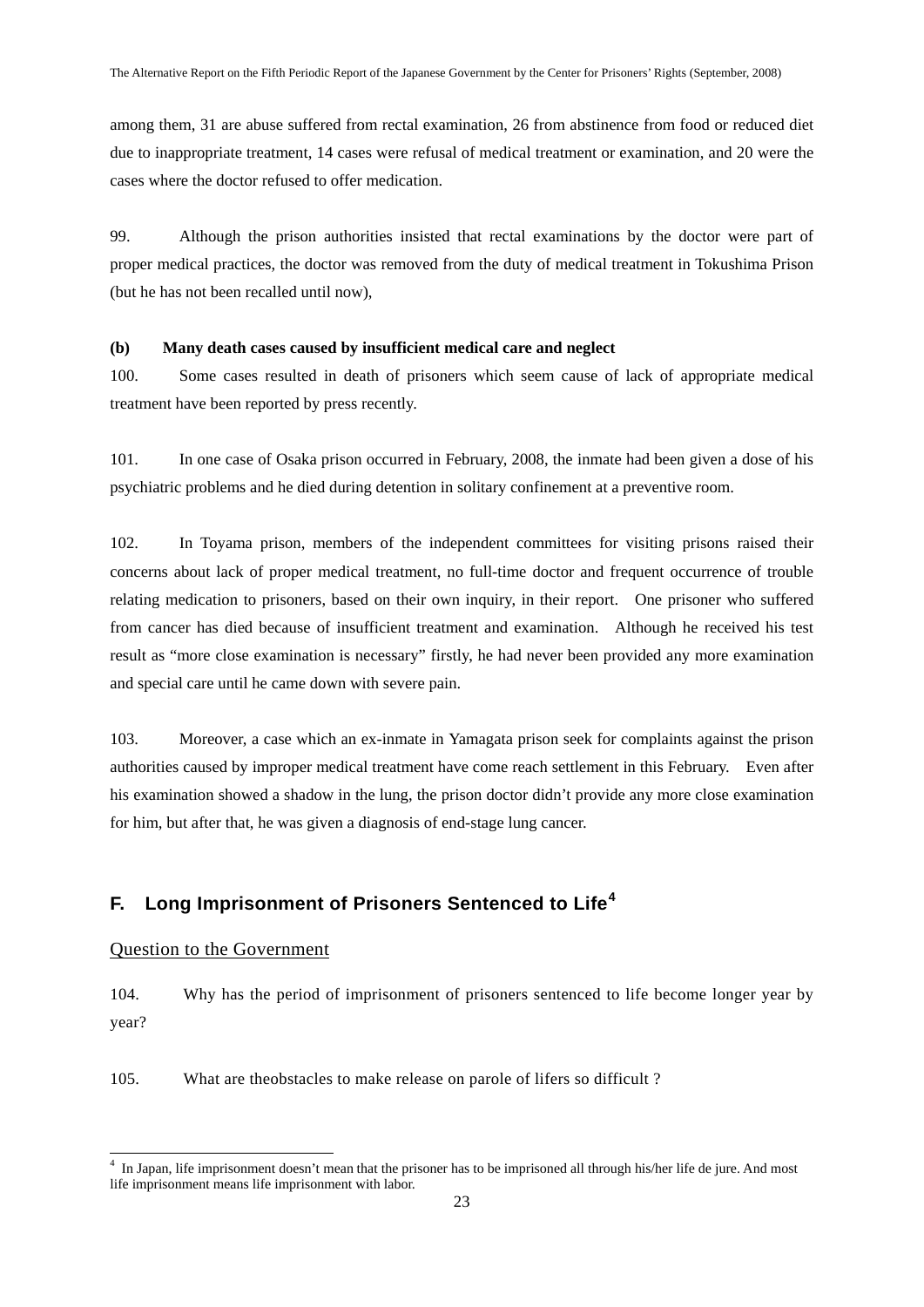# Current Situation and Our Concerns

106. The number of new prisoners who had been sentenced to life conclusively in 2007 was 74, on the other hand, the number of prisoners released on parole was only one in the same year. The number of life sentences has been increasing. Moreover the average imprisonment period of lifers has been longer and the number of lifers released on parole has been markedly decreasing (See "Statistical Data" below).

107. As to treatment, at the end of December, 2007, there was a life sentenced prisoner who has been imprisoned for more than 58 years (See "Statistical Data" below). Long imprisonment like this will deteriorate prisoners' health physically and mentally and might consist of degrading and ill-treatment under the Covenant.

108. And what is worse, the Public Prosecutor's Office issued an administrative order to its branch offices, which will virtually limit the chance of release on parole for prisoners sentenced to life very strictly (in the case of very serious offences and when the victim's family have very severe feelings to the prisoner, release on parole will be more difficult). This practice will be compatible with due process principle because the administrative order has established a new type of punishment of life imprisonment without parole.

### Statistical Data

109. (1) Number of prisoners sentenced to life imprisonment

| Year   | 1993 I | 1994 | 1995 | 1996 | 1997 | 1998 | 1999            | 2000 | 2001 | 2002 | 2003                              | 2004 | 2005   | 2006 | 2007        |
|--------|--------|------|------|------|------|------|-----------------|------|------|------|-----------------------------------|------|--------|------|-------------|
| Number | 883    | 894  | 909  | 923  | 938  | 968  | $1,002$   1,047 |      |      |      | 1.097   1.152   1.242   1.352   1 |      | .1.467 |      | 1.596 1.670 |

Source: Annual Report on Corrections

110. (2) Number of defendants sentenced to life imprisonment in the court of first instance

| Year     |    |    |    |    |    |    |    |    |    |    |    |    |     |     | 1991   1992   1993   1994   1995   1996   1997   1998   1999   2000   2001   2002   2003   2004   2005   2006   2007 |  |
|----------|----|----|----|----|----|----|----|----|----|----|----|----|-----|-----|----------------------------------------------------------------------------------------------------------------------|--|
| Number I | 32 | 34 | 45 | 37 | 34 | 33 | 47 | 72 | 69 | 88 | 98 | 99 | 125 | 119 | 99                                                                                                                   |  |

|  | 111. |  | (3) Number of prisoners served term in prison as lifer as of December 31, 2007 |  |  |  |  |  |  |  |  |
|--|------|--|--------------------------------------------------------------------------------|--|--|--|--|--|--|--|--|
|--|------|--|--------------------------------------------------------------------------------|--|--|--|--|--|--|--|--|

| Served<br>term | Less<br>than<br>5 years | $5 - 10$<br>years | $10 - 15$<br>vears | $15 - 20$<br>years | years | $20 - 25$   25 - 30   30 - 35   35 - 40<br>years | years | years | $40 - 45$<br>vears | 45 - 50<br>years | $50 - 55$<br>years | $55 - 59$<br>years |
|----------------|-------------------------|-------------------|--------------------|--------------------|-------|--------------------------------------------------|-------|-------|--------------------|------------------|--------------------|--------------------|
| Number         | 632                     | 315               | 171                | 182                | 198   | 97                                               | 38    | 19    | 8                  | .5               | 4                  |                    |

Source: Research by one Diet member on July, 2008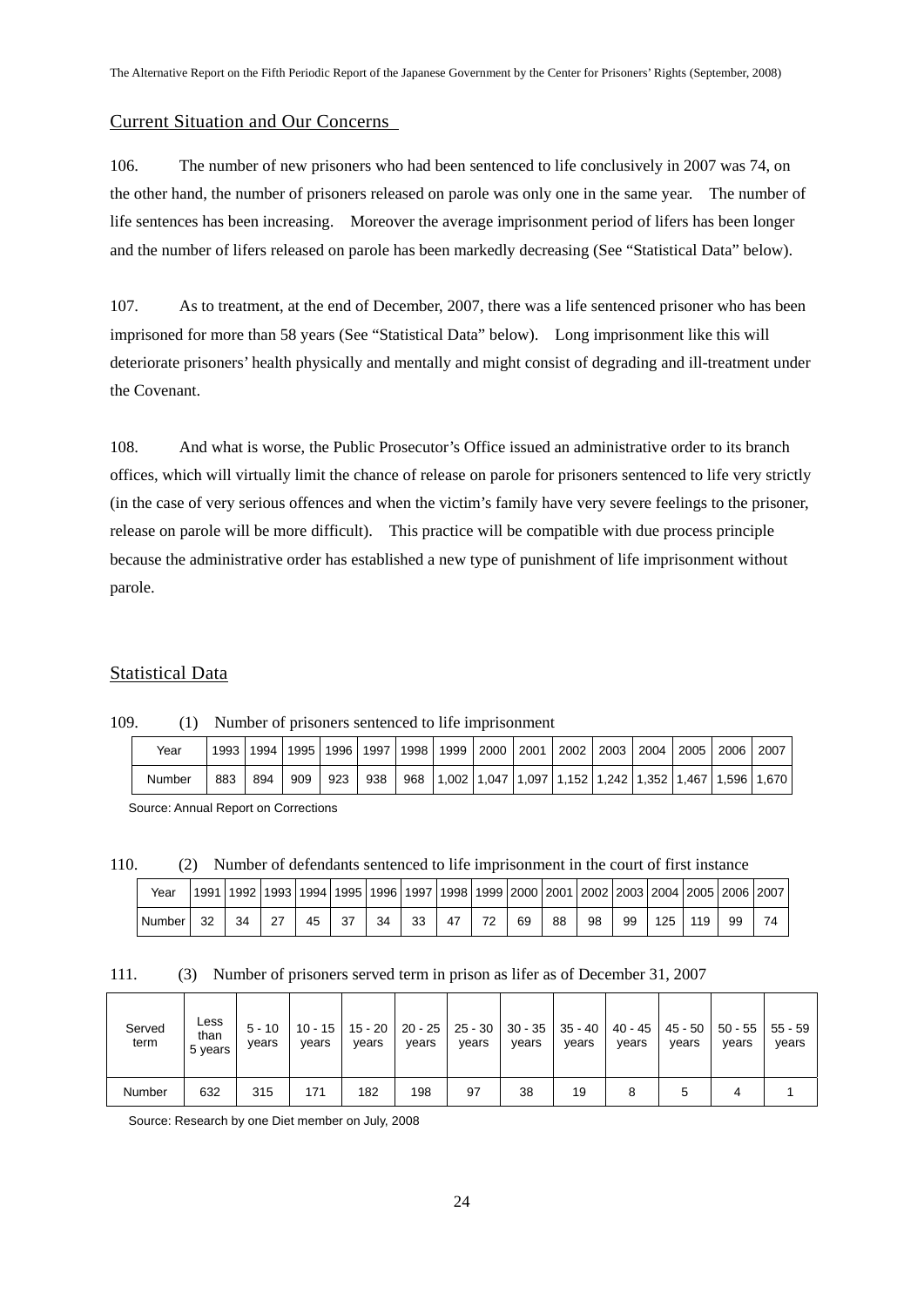| 112. | (4) Number of prisoners who had been sentenced to life imprisonment and released on parole |  |
|------|--------------------------------------------------------------------------------------------|--|
|      | by the period of imprisonment (Table and Graph)                                            |  |

| Year | Persons released on<br>Parol | Average Imprisonment<br>Period by Relase Date | Year | Persons released on<br>Parol | Average Imprisonment<br>Period by Relase Date |
|------|------------------------------|-----------------------------------------------|------|------------------------------|-----------------------------------------------|
| 1984 | 54                           | 15Years11Months                               | 1996 | 7                            | 20Y5M                                         |
| 1985 | 27                           | 15Y5M                                         | 1997 | 12                           | 21Y6M                                         |
| 1986 | 27                           | 16Y6M                                         | 1998 | 15                           | 20Y10M                                        |
| 1987 | 26                           | 15Y3M                                         | 1999 | 9                            | 21Y4M                                         |
| 1988 | 12 <sup>2</sup>              | 16Y                                           | 2000 | $\overline{7}$               | 21Y2M                                         |
| 1989 | 12                           | 19Y1M                                         | 2001 | 13                           | 22Y9M                                         |
| 1990 | 14                           | 20Y3M                                         | 2002 | 6                            | 23Y5M                                         |
| 1991 | 34                           | 18Y1M                                         | 2003 | 14                           | 23Y4M                                         |
| 1992 | 20                           | 19Y11M                                        | 2004 | 1                            | 25Y10M                                        |
| 1993 | 17                           | 18Y1M                                         | 2005 | 10                           | 27Y2M                                         |
| 1994 | 19                           | 18Y3M                                         | 2006 | 3                            | 25Y1M                                         |
| 1995 | 16                           | 20Y                                           | 2007 | 1                            | 31Y10M                                        |

Source: Annual Report on Corrections



# **G. Violence against Prisoners**

# Question to the Government

113. What kind of measures to prevent violence against prisoners by prison guards/officers has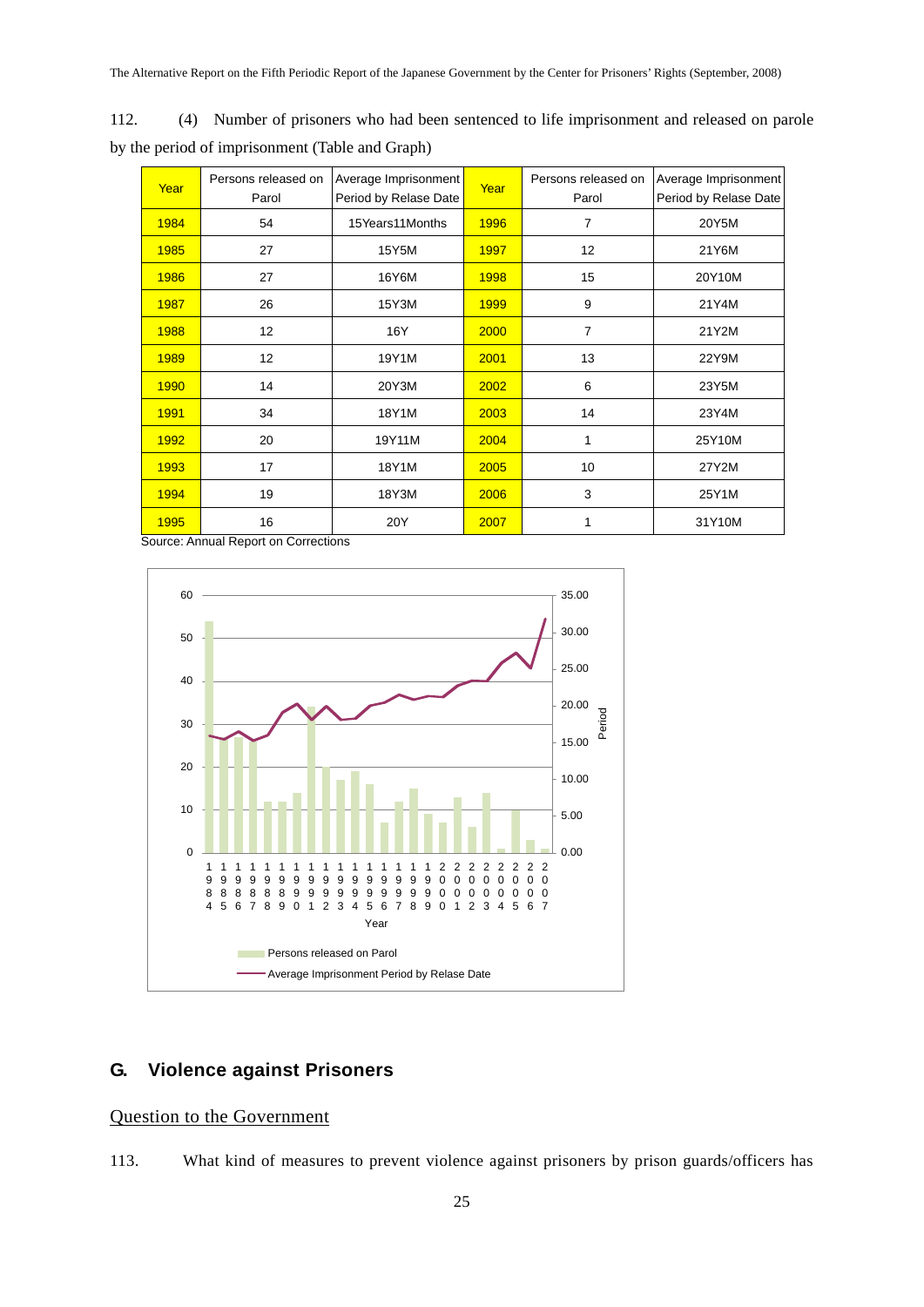the government taken?

#### Current Situations and Our Concerns

114. Violence against prisoners by prison officers is said to be caused by the relatively large number of prisoners per one officer (4.3 prisoners per one officer in 2004). In order to control prisoners some officers are likely to resort to use of force, but sometimes it exceeds the limit and caused serious injury and aftereffects. The use of force should be a last resort and kept to the minimum.

#### Related Cases

#### **Miyagi Prison Case**

115. In Miyagi Prison, from June 2004 to April 2005, some prison officers did a favor for some prisoners, including giving alcohols, cigarettes, sweets, and letting them use cellular phones. For the purpose restoring disturbed order in the prison caused by this misconduct, prison officers used force to control disobedient prisoners. An officer who hit a prisoner in January and March in 2005 received disciplinary sanction. In December 2005, 3 prisoners who were injured by the officers' violence filed a suit for compensation, but one out of them had his suit dismissed because of pressure by the prison authorities.

#### **H. Rape**

#### Question to the Government

116. What measures has the government taken to prevent sexual violation against inmates?

#### Current Situation and Our Concerns

117. We have received many reports concerning rape or sexual abuse cases in detention centers or special area of prisons for pre-sentenced detainees (because female and male detainees are detained in the buildings) as follows. These violations often occurred during a male guard's patrolling at night. This might constitute violation of rule 53 of the Standard Minimum Rules for the Treatment of Prisoners.

#### Related Cases

#### **(a) Nagoya Prison Toyohashi Branch Case**

118. In June 24th, 2004, one of male prison officers in Nagoya Prison Toyohashi Branch was arrested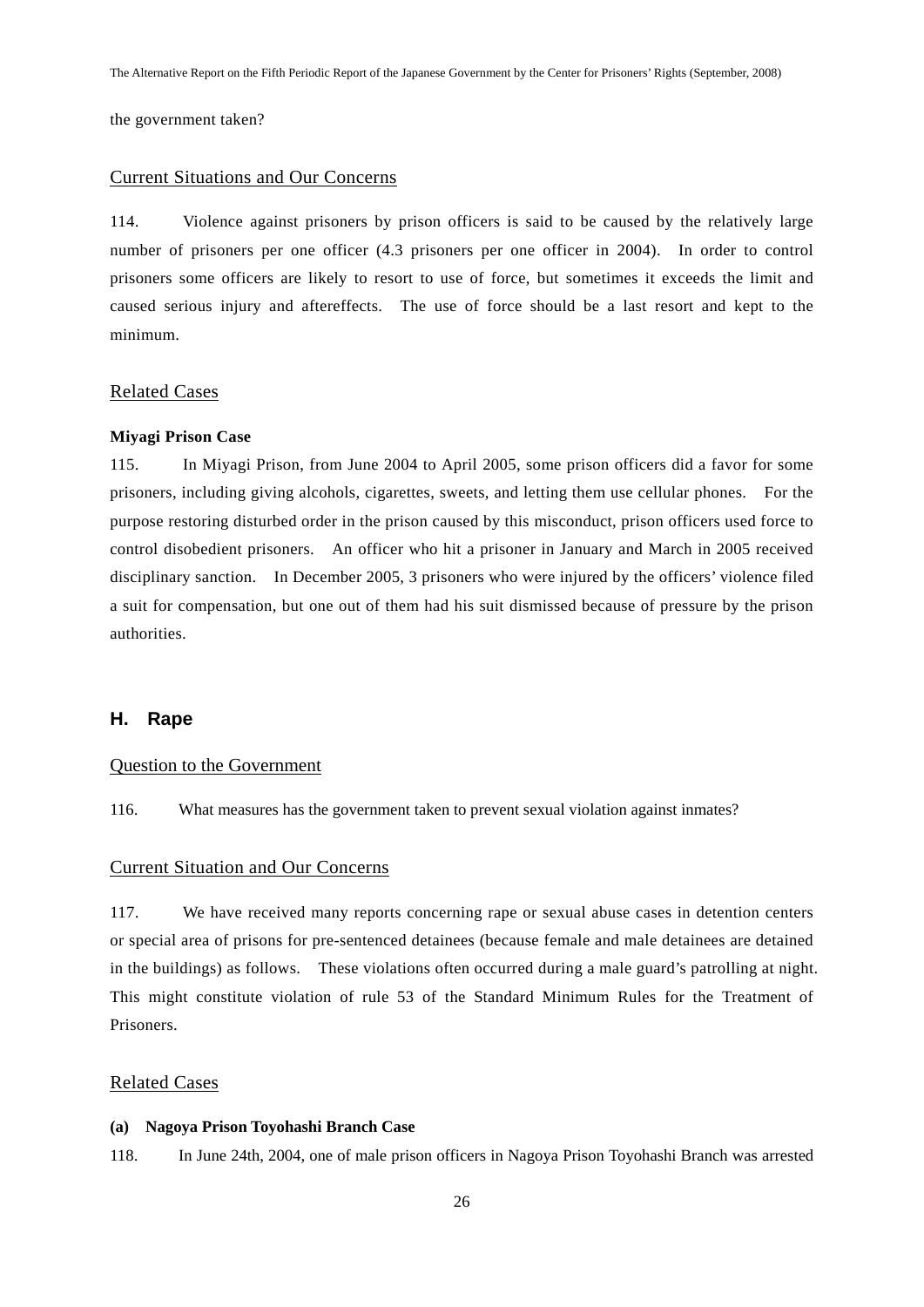on a charge of crime of "Violence and Cruelty by a Special Public Official" under the Penal Code. He had sexual relations with a 20's aged female detainee 6 times, using a key to make her room unlocked without permit during female officer's absence. The female detainee has become pregnant and the fact was unveiled. The officer was sentenced to 3 years imprisonment in January 13th, 2005. (Jiji Press, June 24th, 2004)

#### **(b) Fukuoka Prison Iizuka Branch Case**

119. During the end of July to the beginning of August in 2004, one male prison officer in Fukuoka Prison Iizuka Branch was dismissed in disgrace because of his sexual abuse to a female detainee having forced her to become naked many times. (Yomiuri News Paper, September 22nd, 2004)

#### **(c) Nagoya Detention Center Ichinomiya Branch Case**

120. In December 2000, in Nagoya Detention Center Ichinomiya Branch a 34 year old male prison officer developed a rapport and had a sexual relationship with a female detainee soon after she was released. Although the prison authorities didn't the fact, the officer quit the job later. The woman certified that she was sexually abused by the officer twice when he patrolled at night in 1996. (Kyodo Press, February 7th, 2002) He resigned his post in prison government "voluntarily".

#### **(d) Kanagawa Prefecture Police Station Izumi Branch Case**

121. In January 2002, in Kanagawa Prefecture Police Station Izumi Branch, a 42 year old police officer broke into a room for a female detainee using a duplicate key and had sexual relations with a female detainee several times. He was arrested on a charge of crime of "Violence and Cruelty by a Special Public Official" under the Penal Code and was sentenced 3 years imprisonment in August 9th, 2002. (Mainichi News Paper, January 24th, 2002) He was arrested on a charge of crime under the Penal Code and was sentenced 3 years imprisonment by the Tokyo District Court in August 2002, after that, he also sentenced guilty by the Tokyo High Court in January 2003.

### **I. Treatment of Female Inmates during Pregnancy**

#### Questions to the Government

122. What is the reason for frequent use of ecbolic (medicine for inducement of labor) on female inmates during pregnancy? Why is it not always necessary for the doctor to obtain inmate's consent about use of ecbolic on her?

123. What is the reason for binding pregnant prisoners in her bed until just before the birth?

#### Current Situations and Our Concerns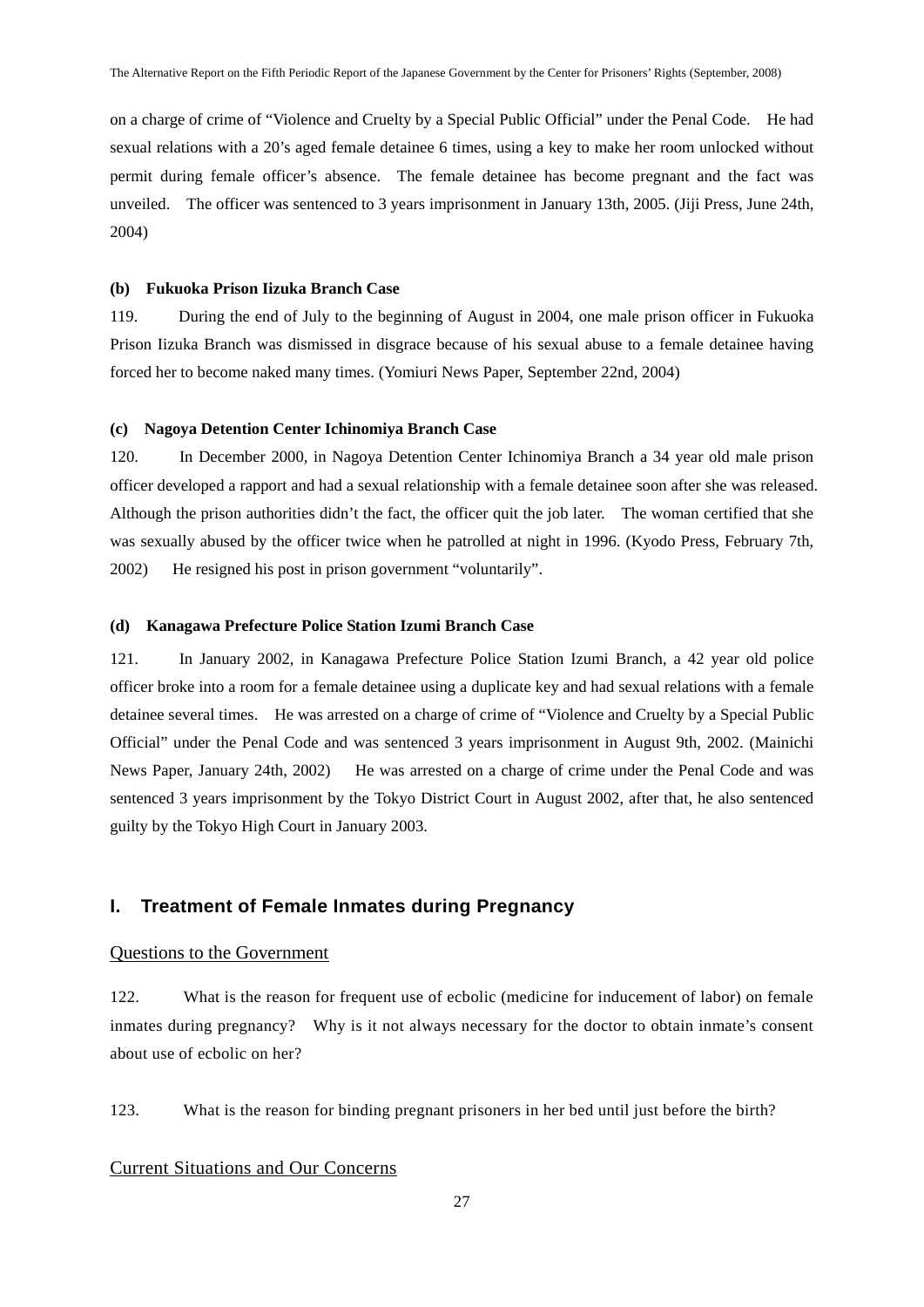124. At a female inmate's child-birth, the authorities usually make arrangements for the child birth place not to be a criminal institution, and the pregnant inmate is taken to an outside hospital. However, for reasons of the hospital's own, an inmate was virtually forced to agree with using ecbolic beforehand. In 2004, 8 out of 30 inmates who were imprisoned in detention centers over the country were forced to use ecbolic. It is cruel for female inmate because she cannot choose other options for bearing her child.

125. Furthermore, when inmates who are suffering from some diseases become hospitalized in outside institutions, basically, they are supposed to be bound in their bed with handcuffs and rope, for the purpose of prevention of escape.(According to the record of the Diet's Commission on Health, Welfare and Labor on October 25th, 2005) Similarly, pregnant female inmates have been also restrained until just before the birth. We consider these practices must consist of degrading and ill-treatment of the Covenant.

#### Related Cases

126. In February 2005, a female defendant, who had been pregnant when she was arrested and detained in Tokyo Detention Center, was taken to an outside hospital about one month before the expected date of birth. The hospital tried to persuade her to agree with using ecbolic for her child-birth, but she refused it. Then, she was moved to another hospital and was bound in her bed with handcuffs and rope until just before her birth. The authorities of Tokyo Detention Center said that it was no problem because it was usual practice.

#### **J. Overcrowding of Prisons**

#### Current Situation and Our Concerns

127. Overcrowding beyond our experience is progressing in Japanese prisons now as supra paragraphs 1 – 6 of our report. Under this critical situation, prisoners and officers feel strongly stressed, and they sometimes act as a trigger of violence resulting in injury or death. It means that overcrowding prisons increases the risk of torture and ill-treatment.

#### Related Cases

#### **Kobe Prison Case**

128. In May 3rd, 2006, in Kobe Prison (a correctional institution), a male prisoner in his 50's who shared a single room with another prisoner, was assaulted by his roommate and died. Soon after the prisoner was assaulted, officers checked his injuries but did not take him to a doctor. The next morning,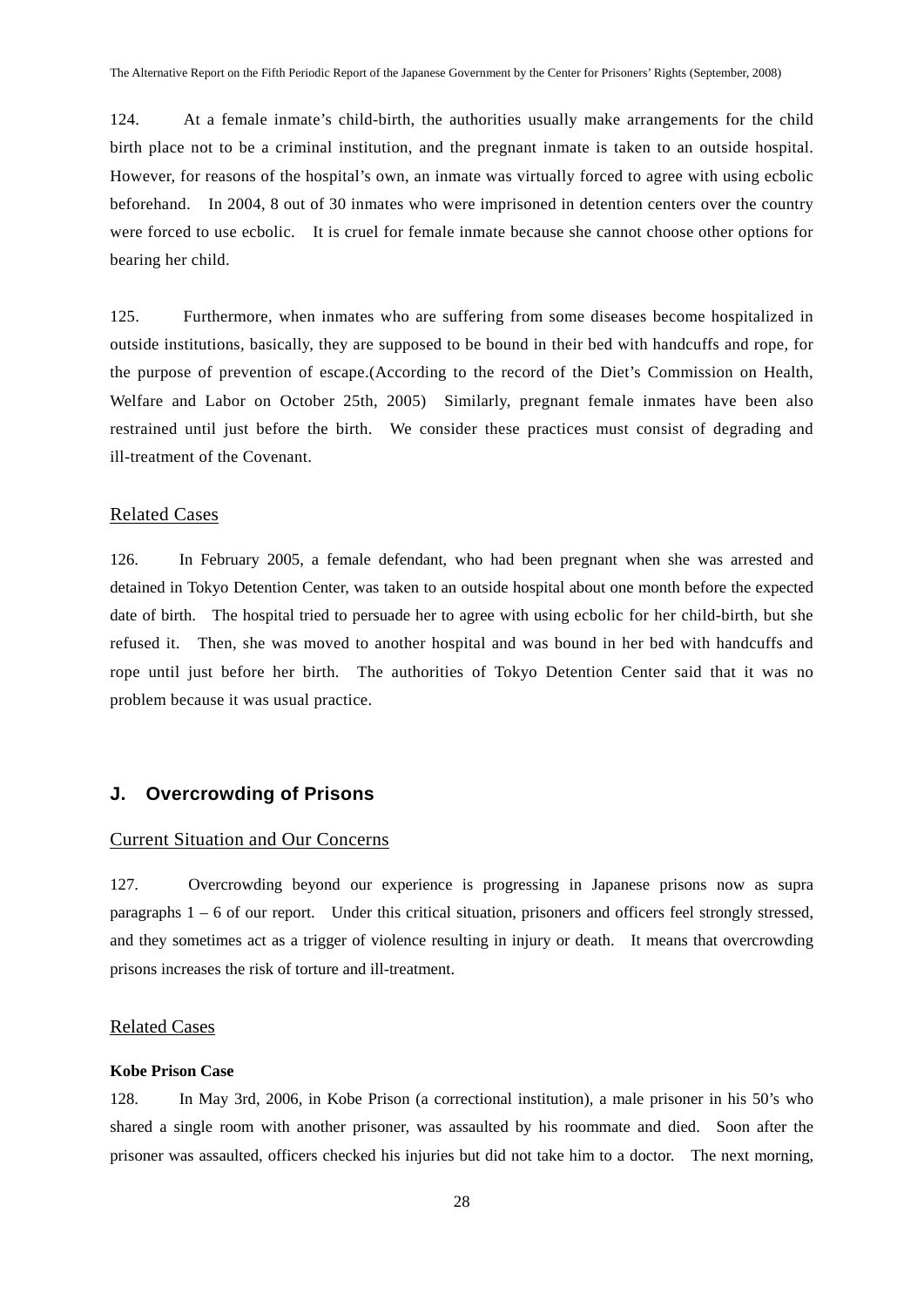they found the prisoner lay unconscious and took him to a hospital but he died there. Kobe Prison accommodated about 2,180 prisoners which are beyond its capacity of 1,800 at that time. To cope with this overcrowding situation, two prisoners were detained in a single room and nine prisoners were in a room for six.

# **K. Disclosure of Related Information**

#### Current Situation and Our Concerns

129. The government is reluctant to disclose data concerning prison administration and facts there. We can request disclosure from the Ministry or each prison authority, but most data in documents are blackened. Concerning medical records, if a prisoner requests his/her own record to disclose, it will be denied because of "protection of privacy". Therefore, it is difficult for NGOs and academics to examine the facts in prison.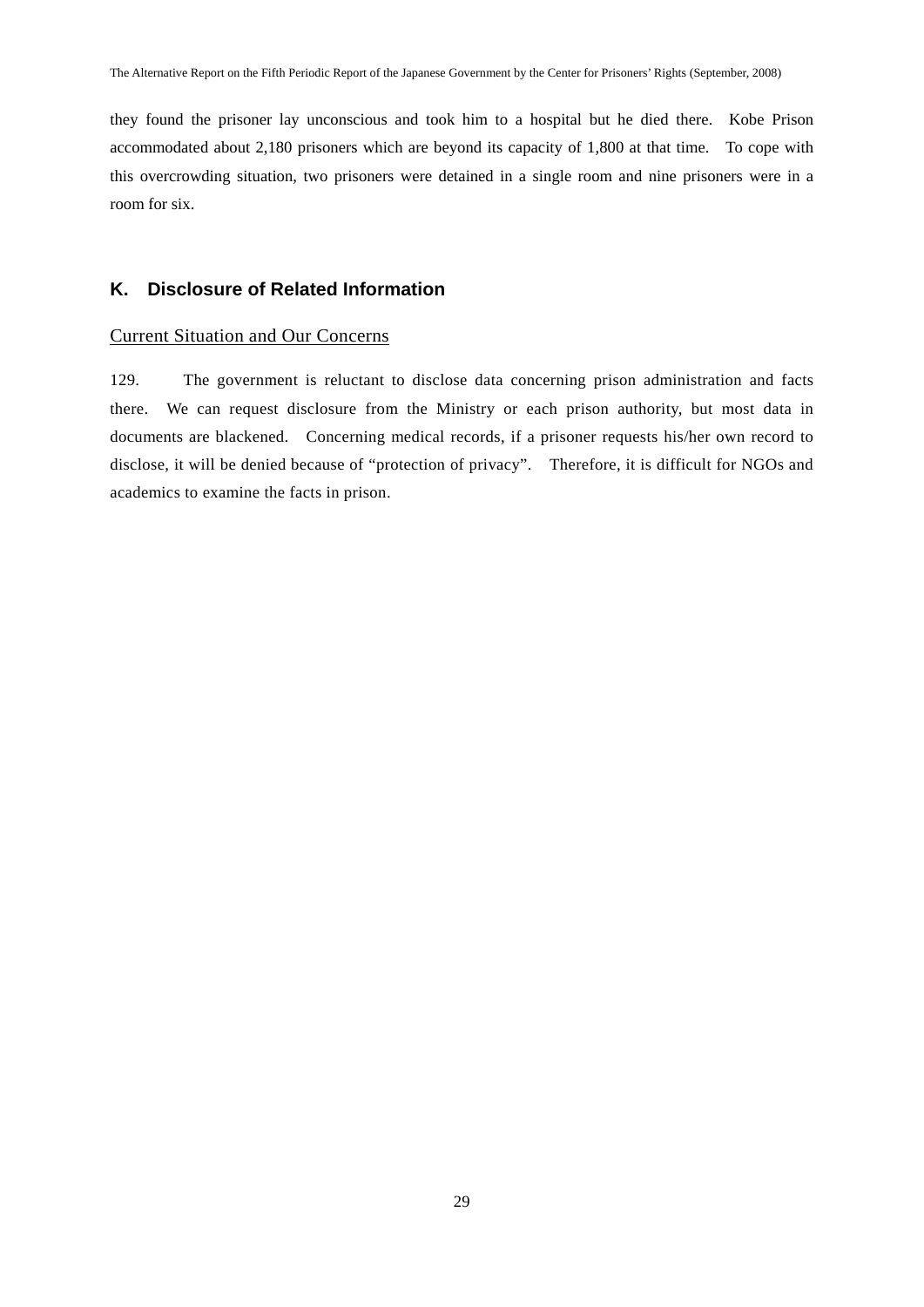# 【**APPENDIX**】

# **Conclusions and recommendations of the Committee against Torture[1](#page-32-0) Concerning Prison**

# **Conditions of detention in penal institutions**

Paragraph17. The Committee is concerned over the general conditions of detention in penal institutions, including overcrowding. While welcoming the abolition of the use of leather handcuffs in penal institutions, the Committee notes with concern allegations of instances of improper use of "type 2 leather handcuffs" as punishment. The Committee is concerned at allegations of undue delays in the provision of medical assistance to inmates as well as the lack of independent medical staff within the prison system.

**The State party should take effective measures to improve conditions in places of detention, to bring them in line with international minimum standards, and in particular take measures to address current overcrowding.The State party should ensure strict monitoring of restraining devices, and in particular adopt measures to prevent them being used for punishment. In addition, the State party should ensure that adequate, independent and prompt medical assistance be provided to all inmates at all times. The State party should consider placing medical facilities and staff under the jurisdiction of the Ministry of Health.** 

# **Use of solitary confinement**

Paragraph18. The Committee is deeply concerned at allegations of continuous prolonged use of solitary confinement, despite the new provisions of the 2005 Act on Penal Institutions and the Treatment of Sentenced Inmates limiting its use. In particular, the Committee is concerned at:

(a) The de facto absence of a time limit for solitary confinement, as there is no limit on the renewal of the three-month rule;

(b) The number of detainees who have been in isolation for over 10 years, with one case exceeding 42 years;

(c) Allegations of the use of solitary confinement as a punishment;

(d) The inadequate screening of inmates subject to solitary confinement for mental illness;

(e) The lack of effective recourse procedures against decisions imposing solitary confinement upon persons serving sentences;

(f) The absence of criteria to determine the need for solitary confinement.

**The State party should amend its current legislation in order to ensure that solitary confinement remains an exceptional measure of limited duration, in accordance with** 

<span id="page-32-0"></span><sup>&</sup>lt;sup>1</sup> CAT/C/JPN/CO/1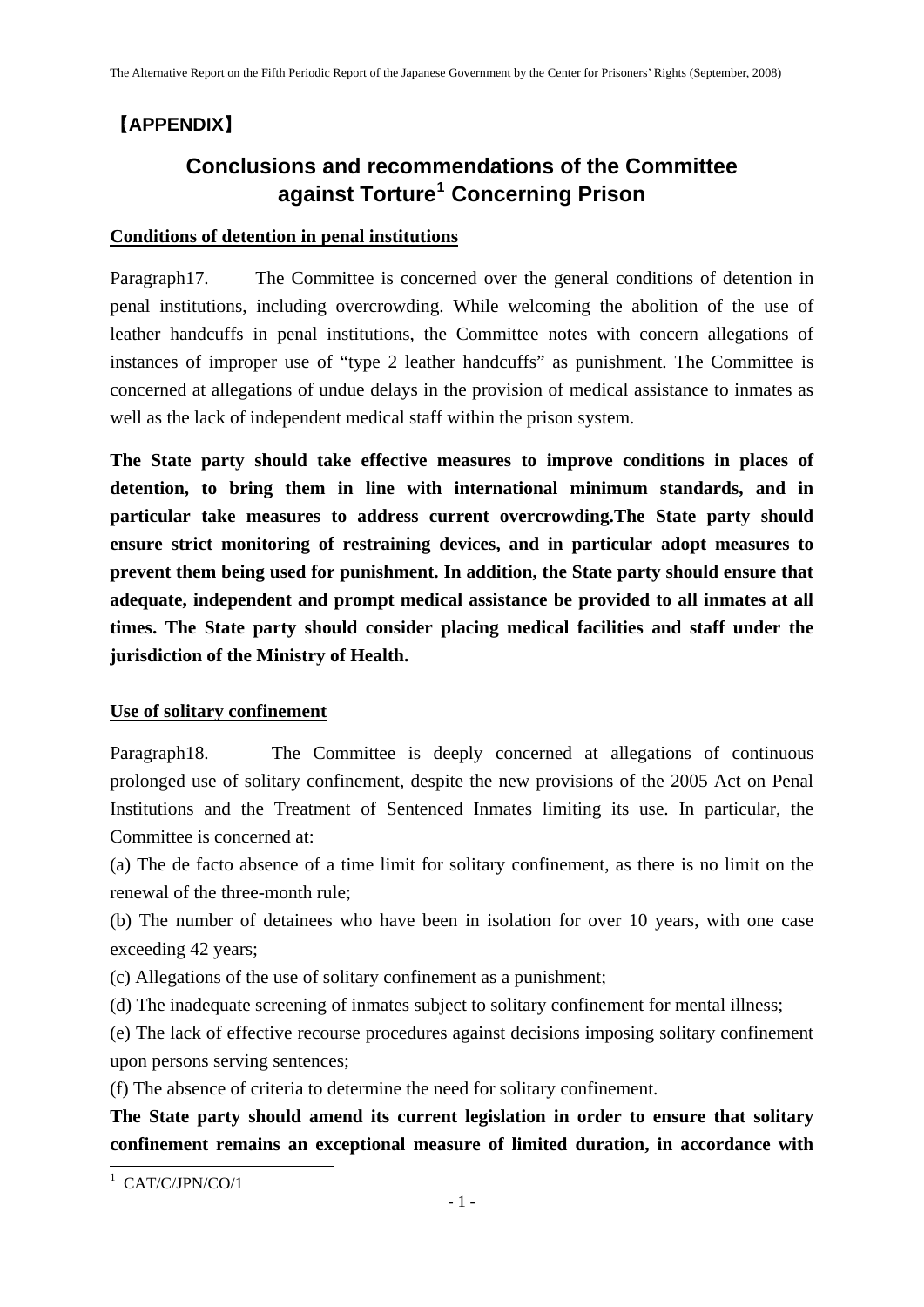**international minimum standards. In particular, the State party should consider systematically reviewing all cases of prolonged solitary confinement, through a specialized psychological and psychiatric evaluation, with a view to releasing those whose detention can be considered in violation of the Convention.** 

# **Death penalty**

Paragraph19. While noting the recent legislation broadening visiting and correspondence rights for death row inmates, the Committee is deeply concerned over a number of provisions in domestic law concerning individuals sentenced to death, which could amount to torture or ill-treatment, and in particular:

(a) The principle of solitary confinement after the final sentence is handed down. Given the length of time on death row, in some cases this exceeds 30 years;

(b) The unnecessary secrecy and arbitrariness surrounding the time of execution, allegedly in order to respect the privacy of inmates and their families. In particular, the Committee regrets the psychological strain imposed upon inmates and families by the constant uncertainty as to the date of execution, as prisoners are notified of their execution only hours before it is due to take place;

# **The State should take all necessary measures to improve the conditions of detention of persons on death row, in order to bring them into line with international minimum standards.**

Paragraph20. The Committee is seriously concerned at the restrictions imposed on the enjoyment of legal safeguards by death row inmates, in particular with respect to:

(a) The limitations imposed on death row prisoners concerning confidential access to their legal representatives, including the impossibility to meet with them in private, while on appeal requesting retrial; the lack of alternative means of confidential communication and the lack of access to state defence counsel after the final sentence is handed down;

(b) The lack of a mandatory appeal system for capital cases;

(c) The fact that a retrial procedure or a request for pardon do not lead to suspension of the execution of sentence;

(d) The absence of a review mechanism to identify inmates on death row who may be suffering from mental illness;

(e) The fact that there has been no case of commutation of a death sentence in the last 30 years.

**The State party should consider taking measures for an immediate moratorium on executions and a commutation of sentences and should adopt procedural reforms which include the possibility of measures of pardon. A right of appeal should be mandatory for**